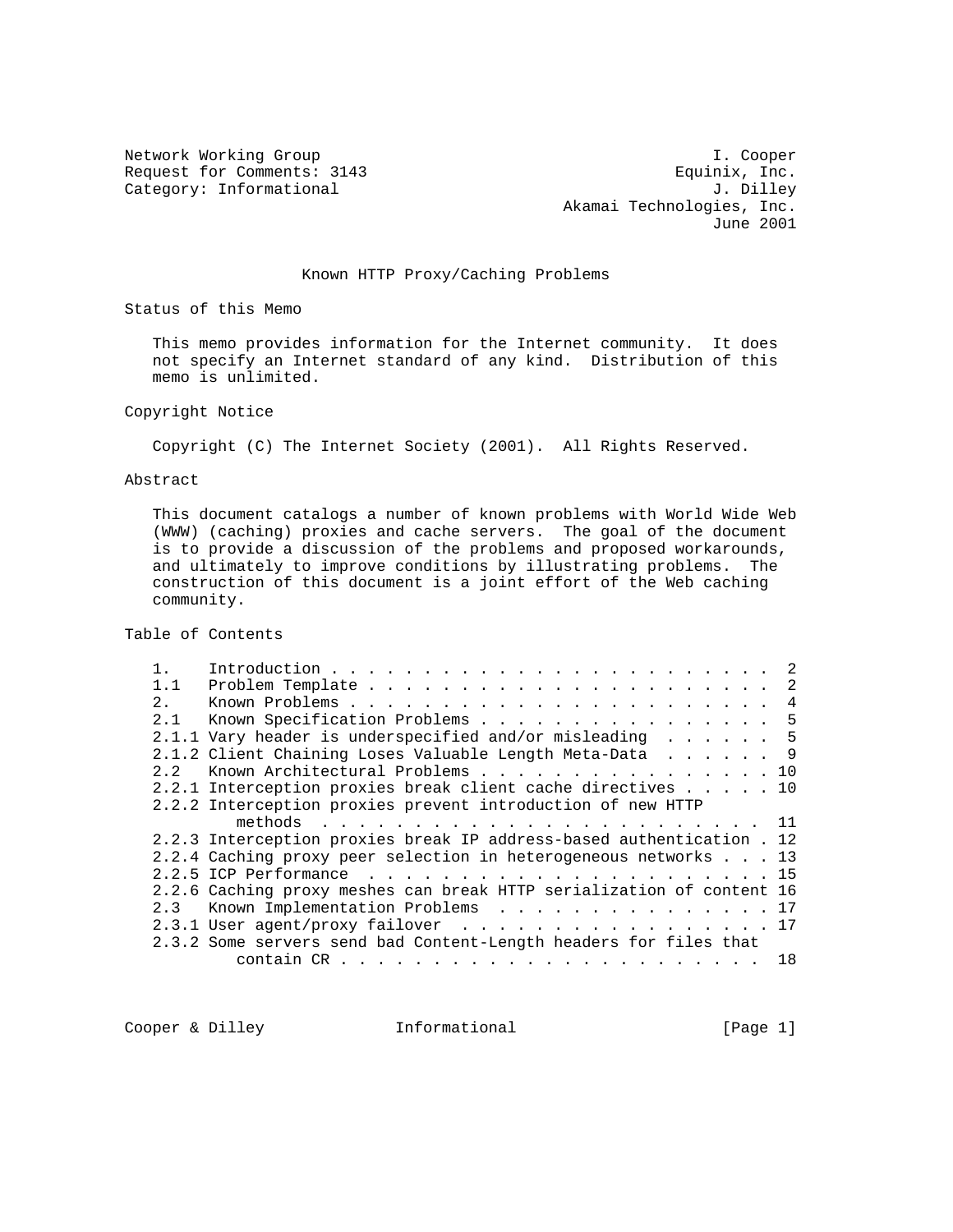| 3.  | Security Considerations 18                                        |  |  |
|-----|-------------------------------------------------------------------|--|--|
|     |                                                                   |  |  |
|     |                                                                   |  |  |
| Α.  | Archived Known Problems 21                                        |  |  |
| A.1 |                                                                   |  |  |
|     | A.1.1 Cannot specify multiple URIs for replicated resources 21    |  |  |
|     | A.1.2 Replica distance is unknown 22                              |  |  |
|     | A.1.3 Proxy resource location 23                                  |  |  |
| A.2 |                                                                   |  |  |
|     | A.2.1 Use of Cache-Control headers 23                             |  |  |
|     | A.2.2 Lack of HTTP/1.1 compliance for caching proxies 24          |  |  |
|     |                                                                   |  |  |
|     | A.2.4 Servers and content should be optimized for caching 26      |  |  |
| A.3 |                                                                   |  |  |
|     | A.3.1 Lack of fine-grained, standardized hierarchy controls 27    |  |  |
|     | A.3.2 Proxy/Server exhaustive log format standard for analysis 27 |  |  |
|     |                                                                   |  |  |
|     | A.3.4 Exchange format for log summaries 29                        |  |  |
|     | Full Copyright Statement 32                                       |  |  |

## 1. Introduction

 This memo discusses problems with proxies - which act as application-level intermediaries for Web requests - and more specifically with caching proxies, which retain copies of previously requested resources in the hope of improving overall quality of service by serving the content locally. Commonly used terminology in this memo can be found in the "Internet Web Replication and Caching Taxonomy"[2].

 No individual or organization has complete knowledge of the known problems in Web caching, and the editors are grateful to the contributors to this document.

1.1 Problem Template

 A common problem template is used within the following sections. We gratefully acknowledge RFC2525 [1] which helped define an initial format for this known problems list. The template format is summarized in the following table and described in more detail below.

| Name:         | short, descriptive name of the problem (3-5 words)                 |
|---------------|--------------------------------------------------------------------|
|               | Classification: classifies the problem: performance, security, etc |
| Description:  | describes the problem succinctly                                   |
| Significance: | magnitude of problem, environments where it exists                 |
| Implications: | the impact of the problem on systems and networks                  |
| See Also:     | a reference to a related known problem                             |
| Indications:  | states how to detect the presence of this problem                  |

Cooper & Dilley **Informational** [Page 2]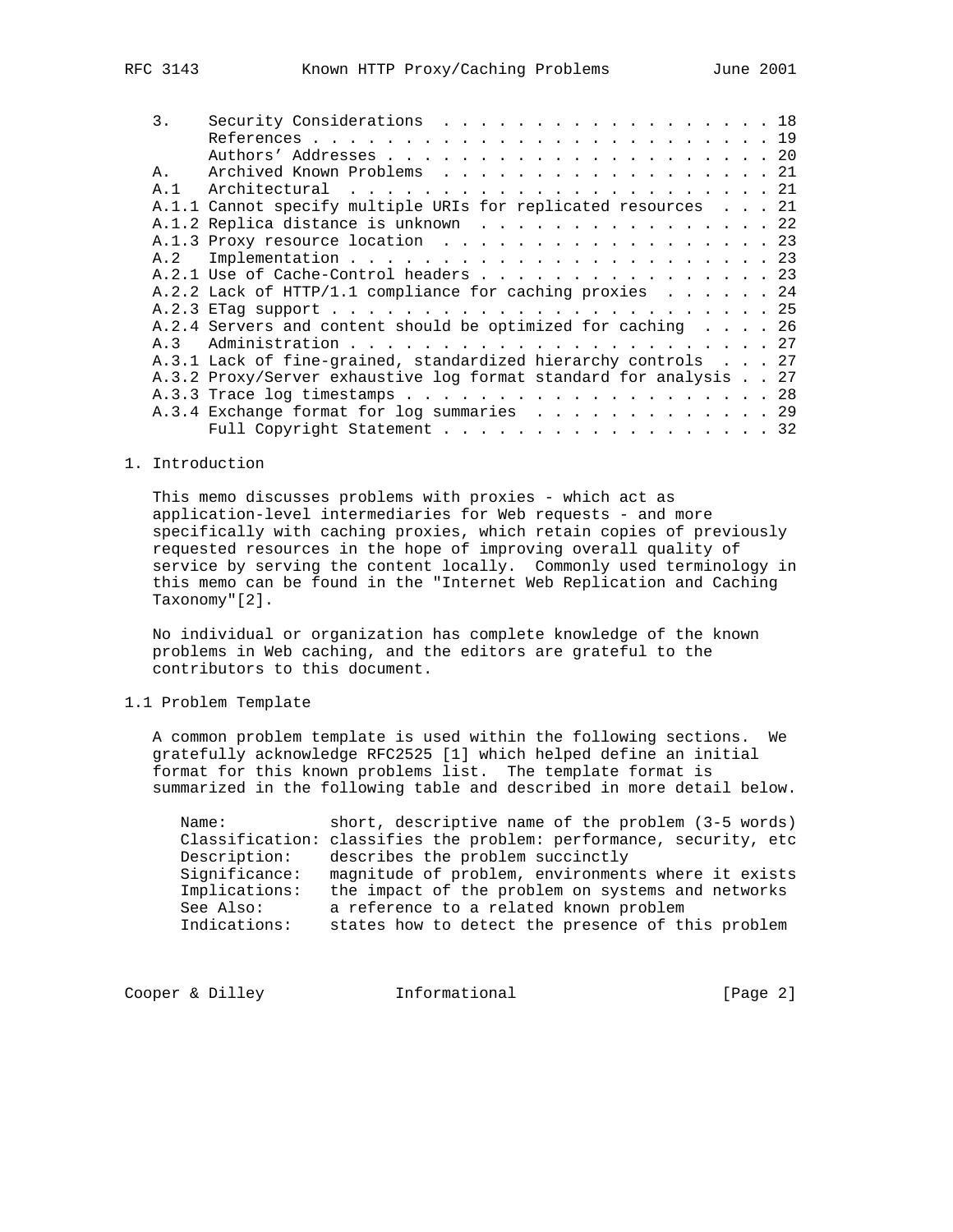| Solution(s): | describe the solution(s) to this problem, if any |
|--------------|--------------------------------------------------|
| Workaround:  | practical workaround for the problem             |
| References:  | information about the problem or solution        |
| Contact:     | contact name and email address for this section  |

## Name

 A short, descriptive, name (3-5 words) name associated with the problem.

## Classification

 Problems are grouped into categories of similar problems for ease of reading of this memo. Choose the category that best describes the problem. The suggested categories include three general categories and several more specific categories.

- \* Architecture: the fundamental design is incomplete, or incorrect
- \* Specification: the spec is ambiguous, incomplete, or incorrect.
- \* Implementation: the implementation of the spec is incorrect.
- \* Performance: perceived page response at the client is excessive; network bandwidth consumption is excessive; demand on origin or proxy servers exceed reasonable bounds.
- \* Administration: care and feeding of caches is, or causes, a problem.
- \* Security: privacy, integrity, or authentication concerns.

#### Description

 A definition of the problem, succinct but including necessary background information.

## Significance (High, Medium, Low)

 May include a brief summary of the environments for which the problem is significant.

#### Implications

 Why the problem is viewed as a problem. What inappropriate behavior results from it? This section should substantiate the magnitude of any problem indicated with High significance.

#### See Also

 Optional. List of other known problems that are related to this one.

Cooper & Dilley **Informational** [Page 3]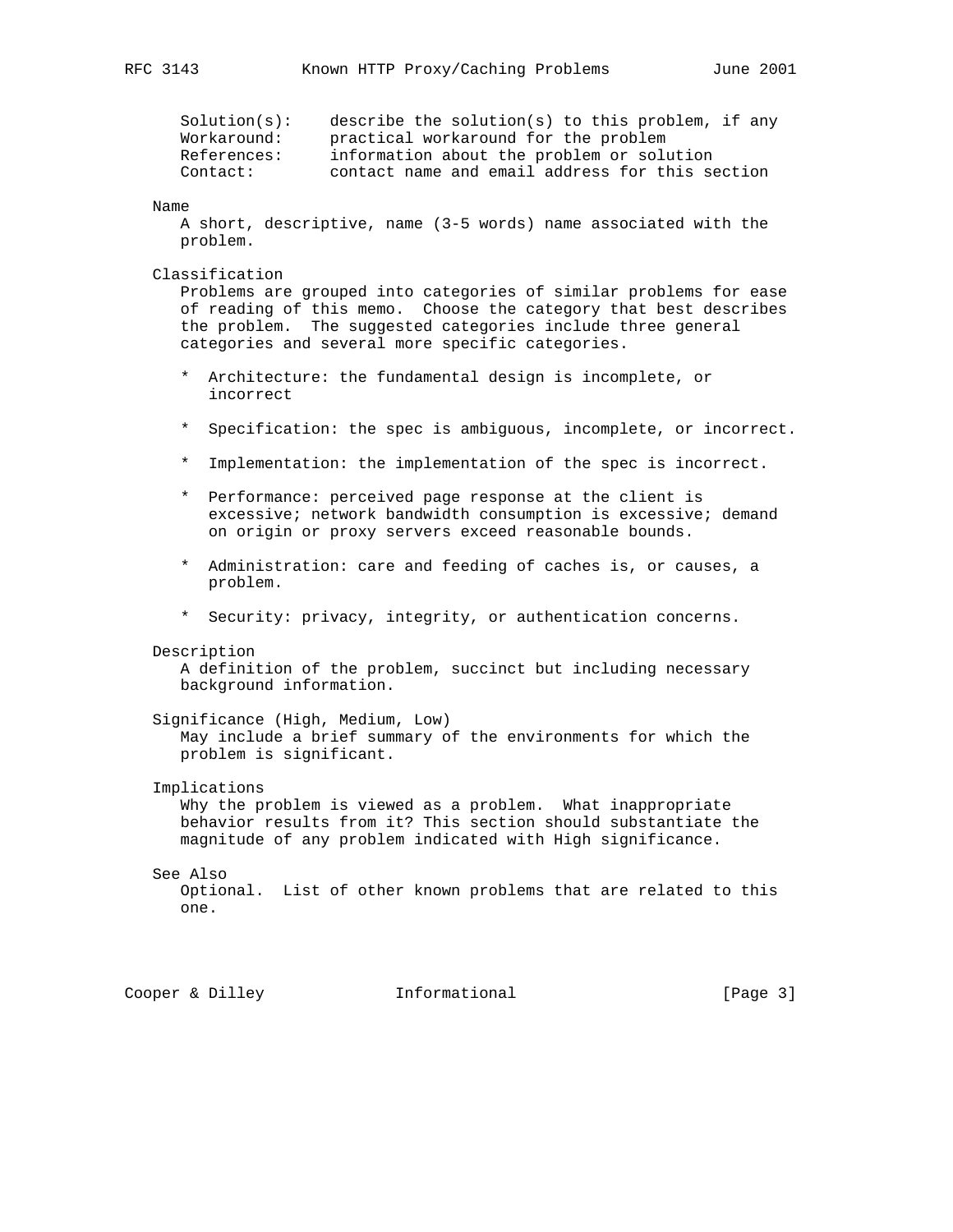## Indications

 How to detect the presence of the problem. This may include references to one or more substantiating documents that demonstrate the problem. This should include the network configuration that led to the problem such that it can be reproduced. Problems that are not reproducible will not appear in this memo.

#### Solution(s)

 Solutions that permanently fix the problem, if such are known. For example, what version of the software does not exhibit the problem? Indicate if the solution is accepted by the community, one of several solutions pending agreement, or open possibly with experimental solutions.

## Workaround

 Practical workaround if no solution is available or usable. The workaround should have sufficient detail for someone experiencing the problem to get around it.

#### References

 References to related information in technical publications or on the web. Where can someone interested in learning more go to find out more about this problem, its solution, or workarounds?

## Contact

 Contact name and email address of the person who supplied the information for this section. The editors are listed as contacts for anonymous submissions.

## 2. Known Problems

 The remaining sections of this document present the currently documented known problems. The problems are ordered by classification and significance. Issues with protocol specification or architecture are first, followed by implementation issues. Issues of high significance are first, followed by lower significance.

 Some of the problems initially identified in the previous versions of this document have been moved to Appendix A since they discuss issues where resolution primarily involves education rather than protocol work.

A full list of the problems is available in the table of contents.

Cooper & Dilley **Informational** [Page 4]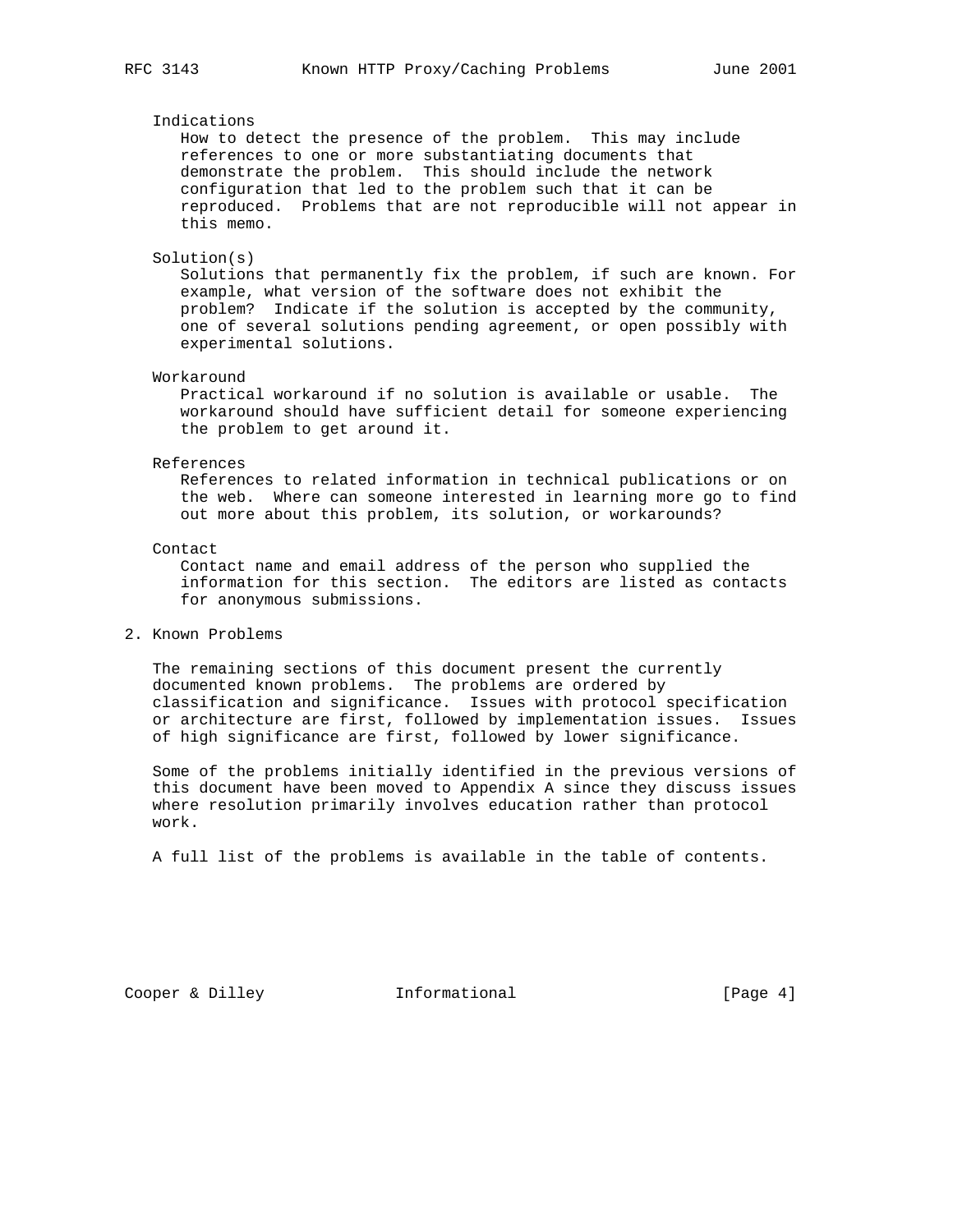## 2.1 Known Specification Problems

2.1.1 Vary header is underspecified and/or misleading

#### Name

The "Vary" header is underspecified and/or misleading

## Classification Specification

#### Description

 The Vary header in HTTP/1.1 was designed to allow a caching proxy to safely cache responses even if the server's choice of variants is not entirely understood. As RFC 2616 says:

 The Vary header field can be used to express the parameters the server uses to select a representation that is subject to server-driven negotiation.

 One might expect that this mechanism is useful in general for extensions that change the response message based on some aspects of the request. However, that is not true.

 During the design of the HTTP delta encoding specification[9] it was realized that an HTTP/1.1 proxy that does not understand delta encoding might cache a delta-encoded response and then later deliver it to a non-delta-capable client, unless the extension included some mechanism to prevent this. Initially, it was thought that Vary would suffice, but the following scenario proves this wrong.

 NOTE: It is likely that other scenarios exhibiting the same basic problem with "Vary" could be devised, without reference to delta encoding. This is simply a concrete scenario used to explain the problem.

 A complete description of the IM and A-IM headers may be found in the "Delta encoding in HTTP" specification. For the purpose of this problem description, the relevant details are:

- 1. The concept of an "instance manipulation" is introduced. In some ways, this is similar to a content-coding, but there are differences. One example of an instance manipulation name is "vcdiff".
- 2. A client signals its willingness to accept one or more instance-manipulations using the A-IM header.

Cooper & Dilley **Informational** [Page 5]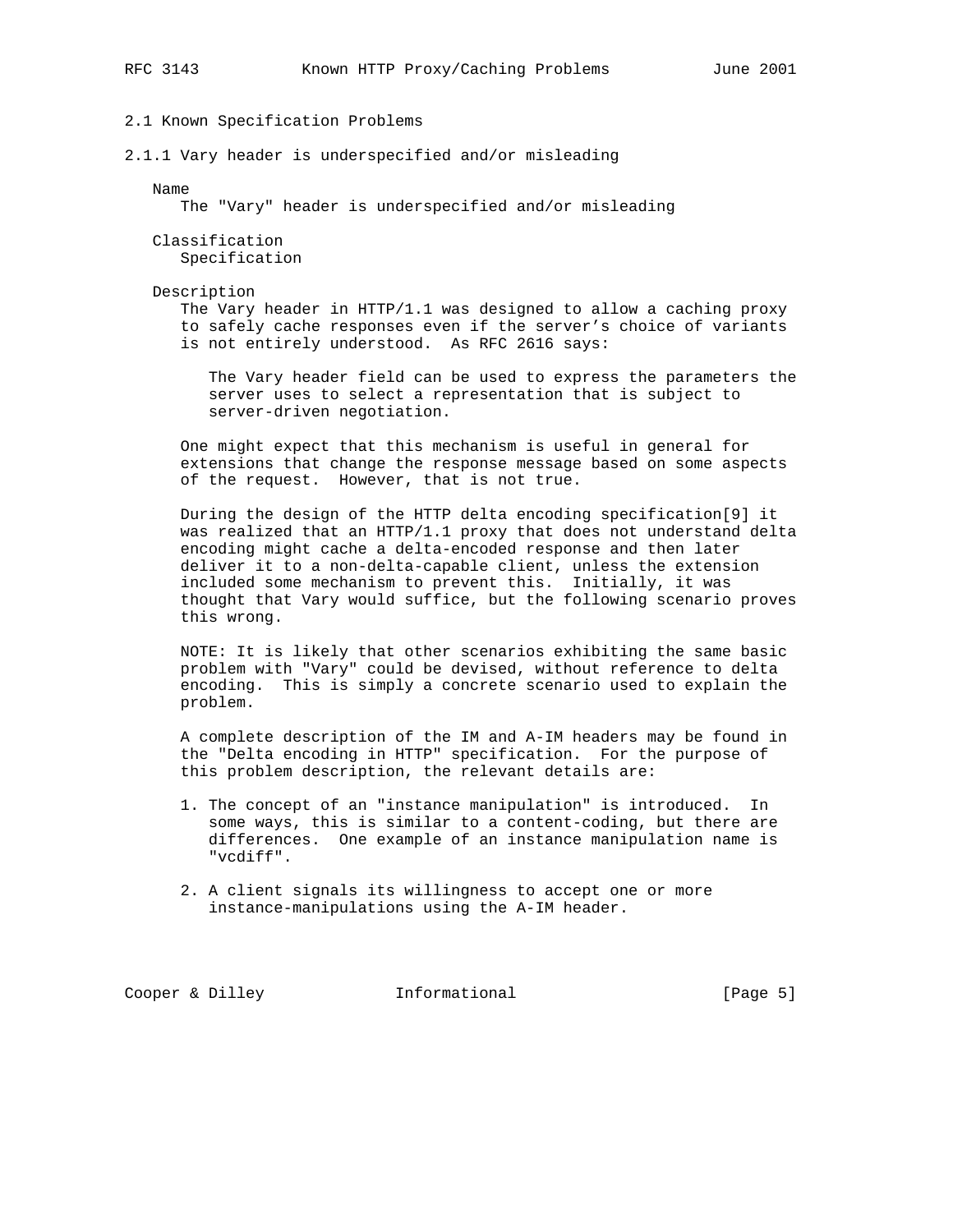- 3. A server indicates which instance-manipulations are used to encode the body of a response using the IM header.
- 4. Existing implementations will ignore the A-IM and IM headers, following the usual HTTP rules for handling unknown headers.
- 5. Responses encoded with an instance-manipulation are sent using the (proposed) 226 status code, "IM Used".
- 6. In response to a conditional request that carries an IM header, if the request-URI has been modified then a server may transmit a compact encoding of the modifications using a delta-encoding instead of a status-200 response. The encoded response cannot be understood by an implementation that does not support delta encodings.

This summary omits many details.

Suppose client A sends this request via proxy P:

 GET http://example.com/foo.html HTTP/1.1 Host: example.com If-None-Match: "abc" A-IM: vcdiff

and the origin server returns, via P, this response:

 HTTP/1.1 226 IM Used Etag: "def" Date: Wed, 19 Apr 2000 18:46:13 GMT IM: vcdiff Cache-Control: max-age-60 Vary: A-IM, If-None-Match

 the body of which is a delta-encoded response (it encodes the difference between the Etag "abc" instance of foo.html, and the "def" instance). Assume that P stores this response in its cache, and that P does not understand the vcdiff encoding.

 Later, client B, also ignorant of delta-encoding, sends this request via P:

 GET http://example.com/foo.html HTTP/1.1 Host: example.com

What can P do now? According to the specification for the Vary header in RFC2616,

Cooper & Dilley **Informational** [Page 6]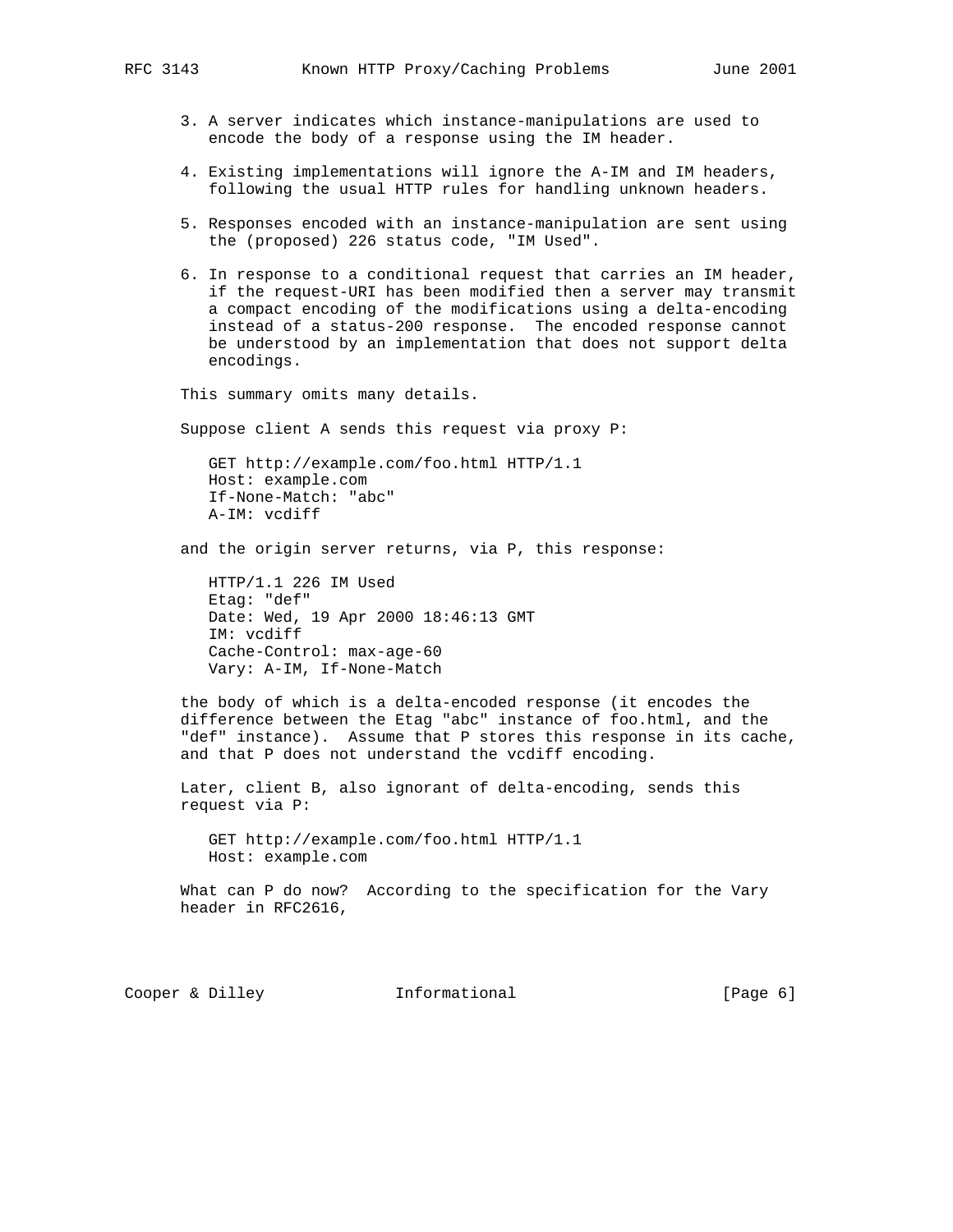The Vary field value indicates the set of request-header fields that fully determines, while the response is fresh, whether a cache is permitted to use the response to reply to a subsequent request without revalidation.

 Implicitly, however, the cache would be allowed to use the stored response in response to client B WITH "revalidation". This is the potential bug.

 An obvious implementation of the proxy would send this request to test whether its cache entry is fresh (i.e., to revalidate the entry):

 GET /foo.html HTTP/1.1 Host: example.com If-None-Match: "def"

 That is, the proxy simply forwards the new request, after doing the usual transformation on the URL and tacking on the "obvious" If-None-Match header.

 If the origin server's Etag for the current instance is still "def", it would naturally respond:

 HTTP/1.1 304 Not Modified Etag: "def" Date: Wed, 19 Apr 2000 18:46:14 GMT

 thus telling the proxy P that it can use its stored response. But this cache response actually involves a delta-encoding that would not be sensible to client B, signaled by a header field that would be ignored by B, and so the client displays garbage.

 The problem here is that the original request (from client A) generated a response that is not sensible to client B, not merely one that is not "the appropriate representation" (as the result of server-driven negotiation).

 One might argue that the proxy P shouldn't be storing status-226 responses in the first place. True in theory, perhaps, but unfortunately RFC2616, section 13.4, says:

 A response received with any [status code other than 200, 203, 206, 300, 301 or 410] MUST NOT be returned in a reply to a subsequent request unless there are cache-control directives or another header(s) that explicitly allow it. For example, these

Cooper & Dilley **Informational** [Page 7]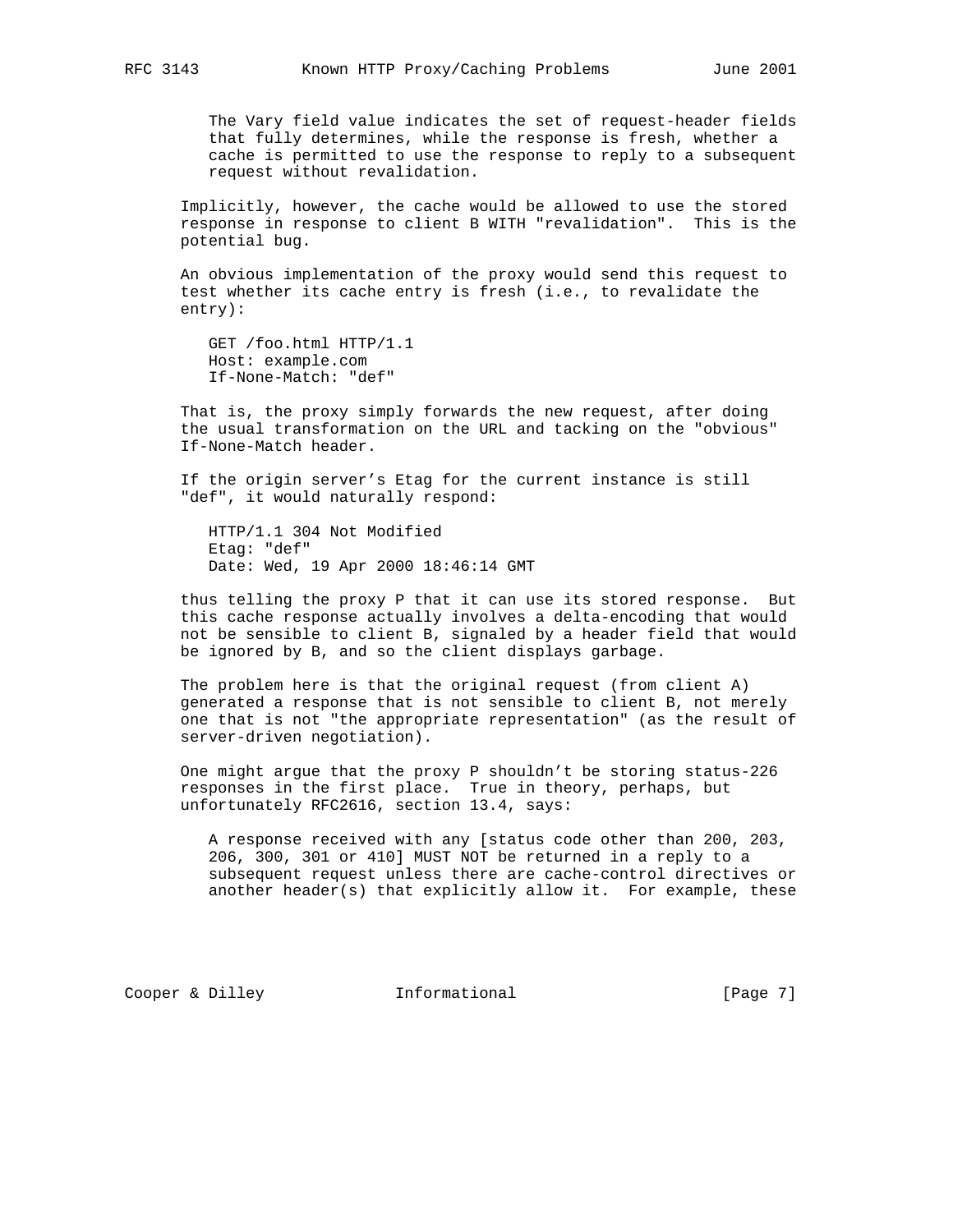include the following: an Expires header (section 14.21); a "max-age", "s-maxage", "must-revalidate", "proxy-revalidate", "public" or "private" cache-control directive (section 14.9).

 In other words, the specification allows caching of responses with yet-to-be-defined status codes if the response carries a plausible Cache-Control directive. So unless we ban servers implementing this kind of extension from using these Cache-Control directives at all, the Vary header just won't work.

## Significance

Medium

#### Implications

 Certain plausible extensions to the HTTP/1.1 protocol might not interoperate correctly with older HTTP/1.1 caches, if the extensions depend on an interpretation of Vary that is not the same as is used by the cache implementer.

 This would have the effect either of causing hard-to-debug cache transparency failures, or of discouraging the deployment of such extensions, or of encouraging the implementers of such extensions to disable caching entirely.

## Indications

 The problem is visible when hand-simulating plausible message exchanges, especially when using the proposed delta encoding extension. It probably has not been visible in practice yet.

## Solution(s)

 1. Section 13.4 of the HTTP/1.1 specification should probably be changed to prohibit caching of responses with status codes that the cache doesn't understand, whether or not they include Expires headers and the like. (It might require some care to define what "understands" means, leaving room for future extensions with new status codes.) The behavior in this case needs to be defined as equivalent to "Cache-Control: no-store" rather than "no-cache", since the latter allows revalidation.

 Possibly the specification of Vary should require that it be treated as "Cache-Control: no-store" whenever the status code is unknown - that should solve the problem in the scenario given here.

Cooper & Dilley **Informational** [Page 8]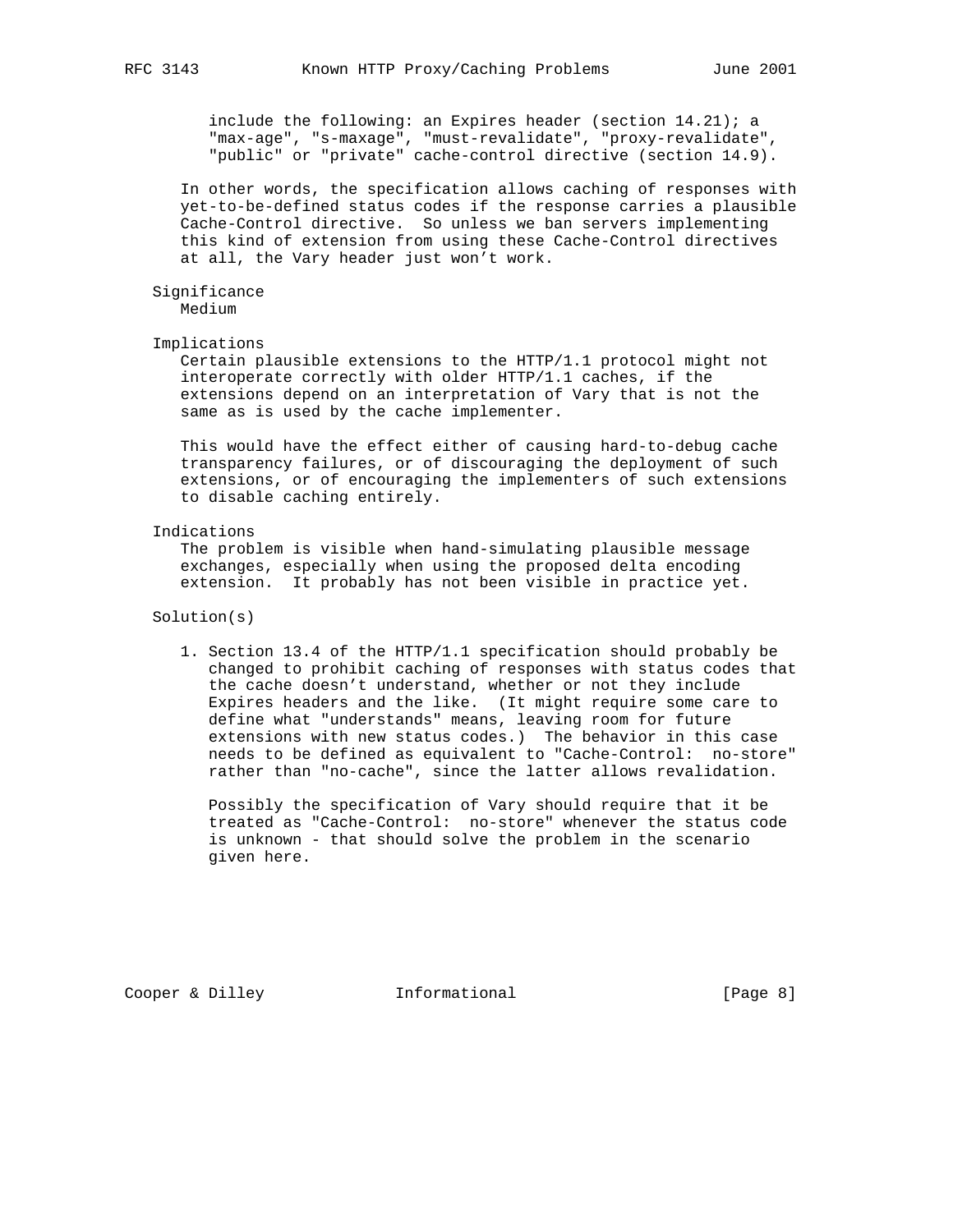2. Designers of HTTP/1.1 extensions should consider using mechanisms other than Vary to prevent false caching.

 It is not clear whether the Vary mechanism is widely implemented in caches; if not, this favors solution #1.

#### Workaround

 A cache could treat the presence of a Vary header in a response as an implicit "Cache-control: no-store", except for "known" status codes, even though this is not required by RFC 2616. This would avoid any transparency failures. "Known status codes" for basic HTTP/1.1 caches probably include: 200, 203, 206, 300, 301, 410 (although this list should be re-evaluated in light of the problem discussed here).

## References

 See [9] for the specification of the delta encoding extension, as well as for an example of the use of a Cache-Control extension instead of "Vary."

#### Contact

Jeff Mogul <mogul@pa.dec.com>

2.1.2 Client Chaining Loses Valuable Length Meta-Data

#### Name

Client Chaining Loses Valuable Length Meta-Data

#### Classification Performance

#### Description

 HTTP/1.1[3] implementations are prohibited from sending Content- Length headers with any message whose body has been Transfer- Encoded. Because 1.0 clients cannot accept chunked Transfer- Encodings, receiving 1.1 implementations must forward the body to 1.0 clients must do so without the benefit of information that was discarded earlier in the chain.

Significance

Low

## Implications

 Lacking either a chunked transfer encoding or Content-Length indication creates negative performance implications for how the proxy must forward the message body.

```
Cooper & Dilley Informational [Page 9]
```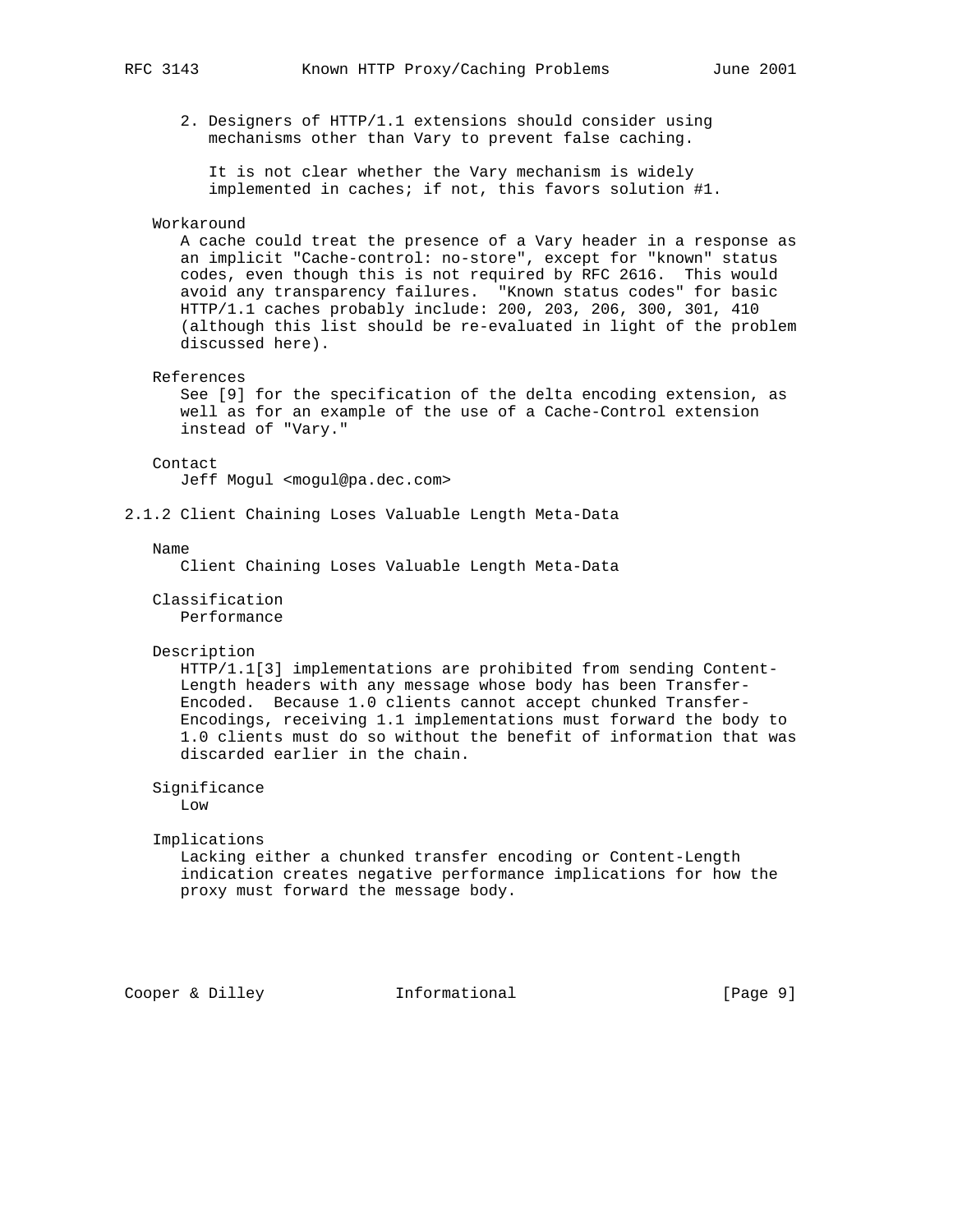In the case of response bodies, the server may either forward the response while closing the connection to indicate the end of the response or must utilize store and forward semantics to buffer the entire response in order to calculate a Content-Length. The former option defeats the performance benefits of persistent connections in HTTP/1.1 (and their Keep-Alive cousin in HTTP/1.0) as well as creating some ambiguously lengthed responses. The latter store and forward option may not even be feasible given the size of the resource and it will always introduce increased latency.

 Request bodies must undertake the store and forward process as 1.0 request bodies must be delimited by Content-Length headers. As with response bodies this may place unacceptable resource constraints on the proxy and the request may not be able to be satisfied.

### Indications

 The lack of HTTP/1.0 style persistent connections between 1.0 clients and 1.1 proxies, only when accessing 1.1 servers, is a strong indication of this problem.

#### Solution(s)

 An HTTP specification clarification that would allow origin known identity document Content-Lengths to be carried end to end would alleviate this issue.

Workaround

None.

Contact

Patrick McManus <mcmanus@AppliedTheory.com>

## 2.2 Known Architectural Problems

2.2.1 Interception proxies break client cache directives

Name

Interception proxies break client cache directives

 Classification Architecture

#### Description

 HTTP[3] is designed for the user agent to be aware if it is connected to an origin server or to a proxy. User agents believing they are transacting with an origin server but which are

Cooper & Dilley **Informational** [Page 10]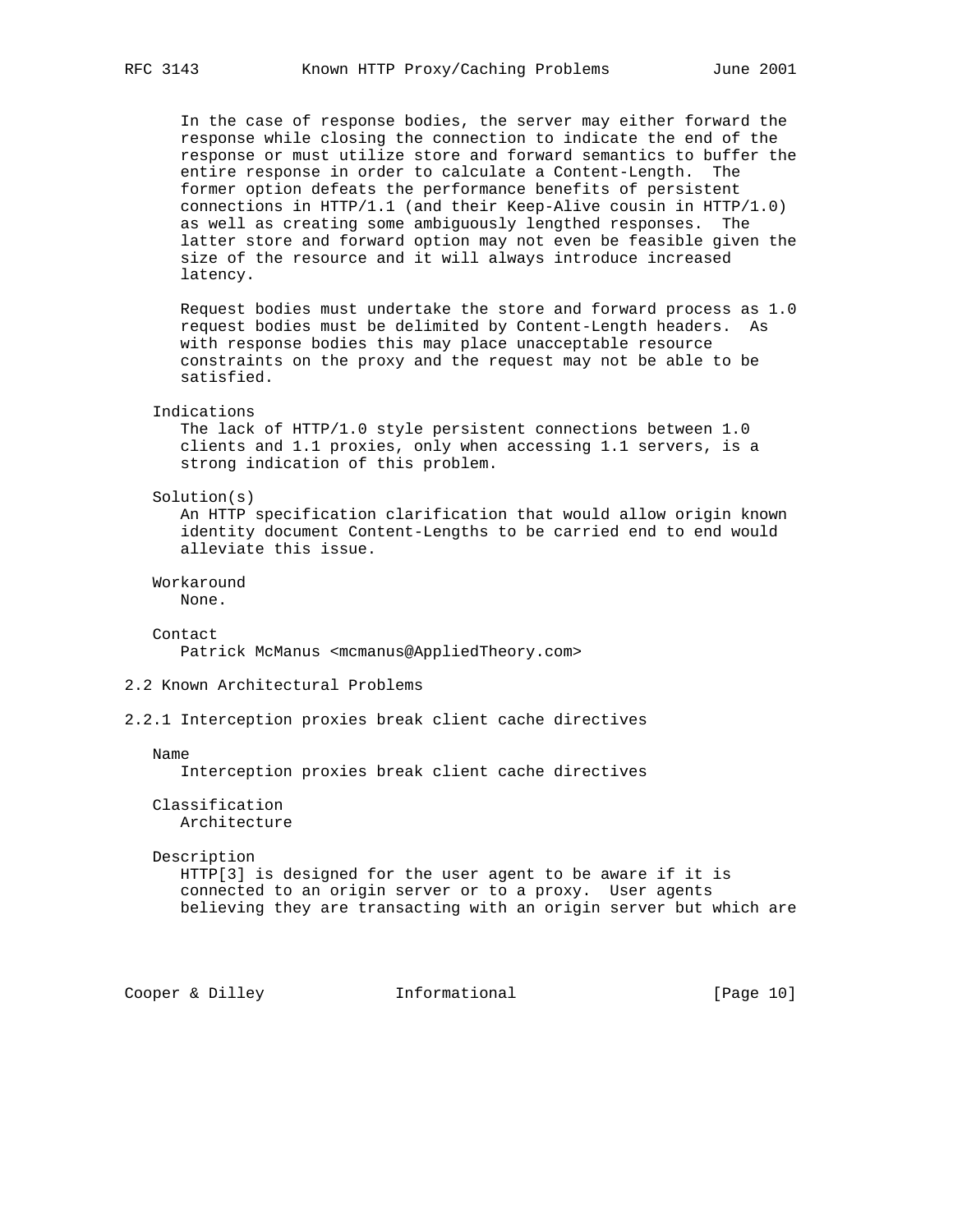really in a connection with an interception proxy may fail to send critical cache-control information they would have otherwise included in their request.

```
 Significance
    High
```
#### Implications

 Clients may receive data that is not synchronized with the origin even when they request an end to end refresh, because of the lack of inclusion of either a "Cache-control: no-cache" or "must revalidate" header. These headers have no impact on origin server behavior so may not be included by the browser if it believes it is connected to that resource. Other related data implications are possible as well. For instance, data security may be compromised by the lack of inclusion of "private" or "no-store" clauses of the Cache-control header under similar conditions.

#### Indications

 Easily detected by placing fresh (un-expired) content on a caching proxy while changing the authoritative copy, then requesting an end-to-end reload of the data through a proxy in both interception and explicit modes.

#### Solution(s)

 Eliminate the need for interception proxies and IP spoofing, which will return correct context awareness to the client.

#### Workaround

 Include relevant Cache-Control directives in every request at the cost of increased bandwidth and CPU requirements.

#### Contact

Patrick McManus <mcmanus@AppliedTheory.com>

2.2.2 Interception proxies prevent introduction of new HTTP methods

#### Name

Interception proxies prevent introduction of new HTTP methods

## Classification Architecture

#### Description

 A proxy that receives a request with a method unknown to it is required to generate an HTTP 501 Error as a response. HTTP methods are designed to be extensible so there may be applications deployed with initial support just for the user agent and origin

Cooper & Dilley **Informational** [Page 11]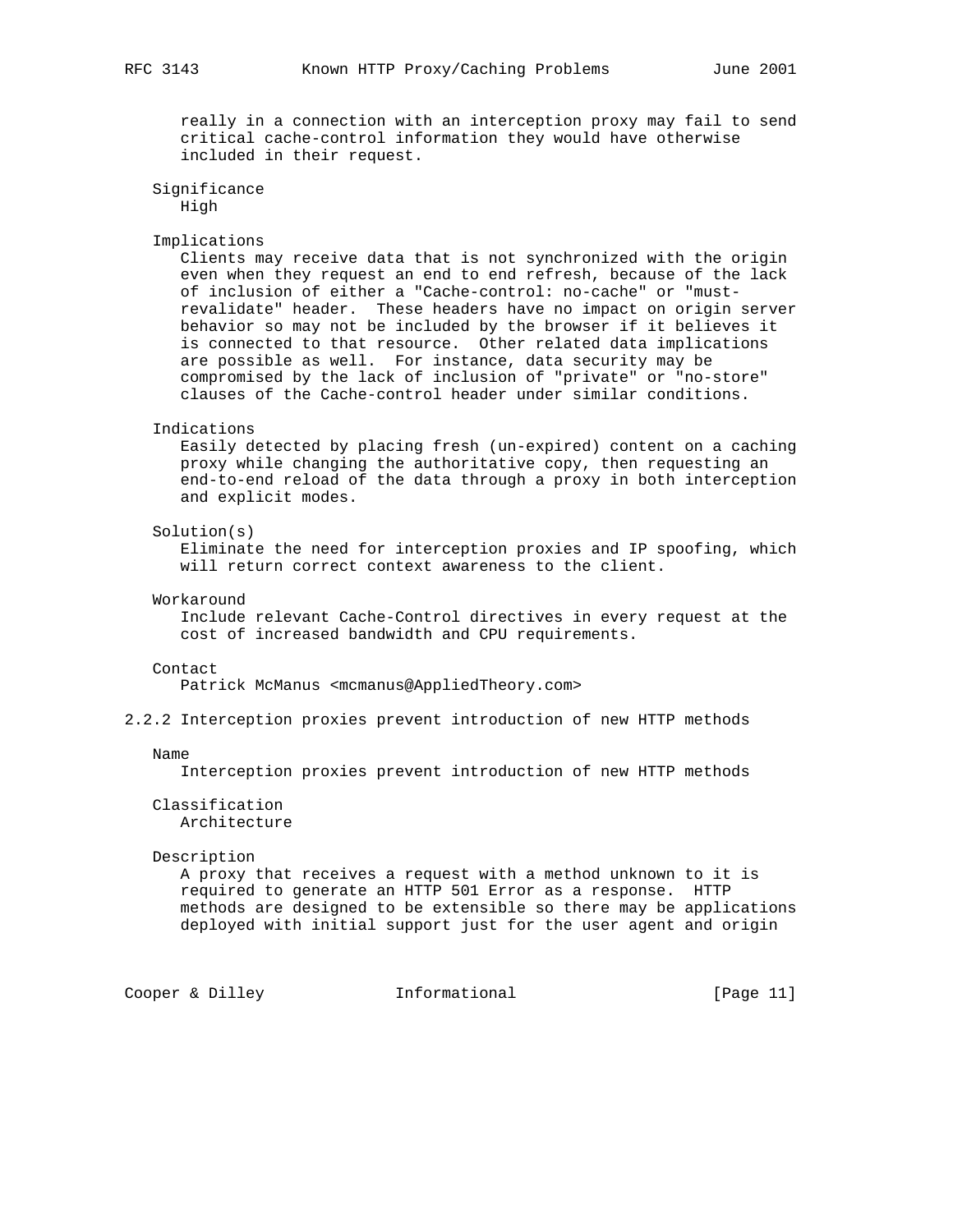server. An interception proxy that hijacks requests which include new methods destined for servers that have implemented those methods creates a de-facto firewall where none may be intended.

## Significance

Medium within interception proxy environments.

Implications

 Renders new compliant applications useless unless modifications are made to proxy software. Because new methods are not required to be globally standardized it is impossible to keep up to date in the general case.

Solution(s)

 Eliminate the need for interception proxies. A client receiving a 501 in a traditional HTTP environment may either choose to repeat the request to the origin server directly, or perhaps be configured to use a different proxy.

#### Workaround

 Level 5 switches (sometimes called Level 7 or application layer switches) can be used to keep HTTP traffic with unknown methods out of the proxy. However, these devices have heavy buffering responsibilities, still require TCP sequence number spoofing, and do not interact well with persistent connections.

 The HTTP/1.1 specification allows a proxy to switch over to tunnel mode when it receives a request with a method or HTTP version it does not understand how to handle.

#### Contact

 Patrick McManus <mcmanus@AppliedTheory.com> Henrik Nordstrom <hno@hem.passagen.se> (HTTP/1.1 clarification)

## 2.2.3 Interception proxies break IP address-based authentication

#### Name

Interception proxies break IP address-based authentication

 Classification Architecture

#### Description

 Some web servers are not open for public access, but restrict themselves to accept only requests from certain IP address ranges for security reasons. Interception proxies alter the source (client) IP addresses to that of the proxy itself, without the

Cooper & Dilley **Informational** [Page 12]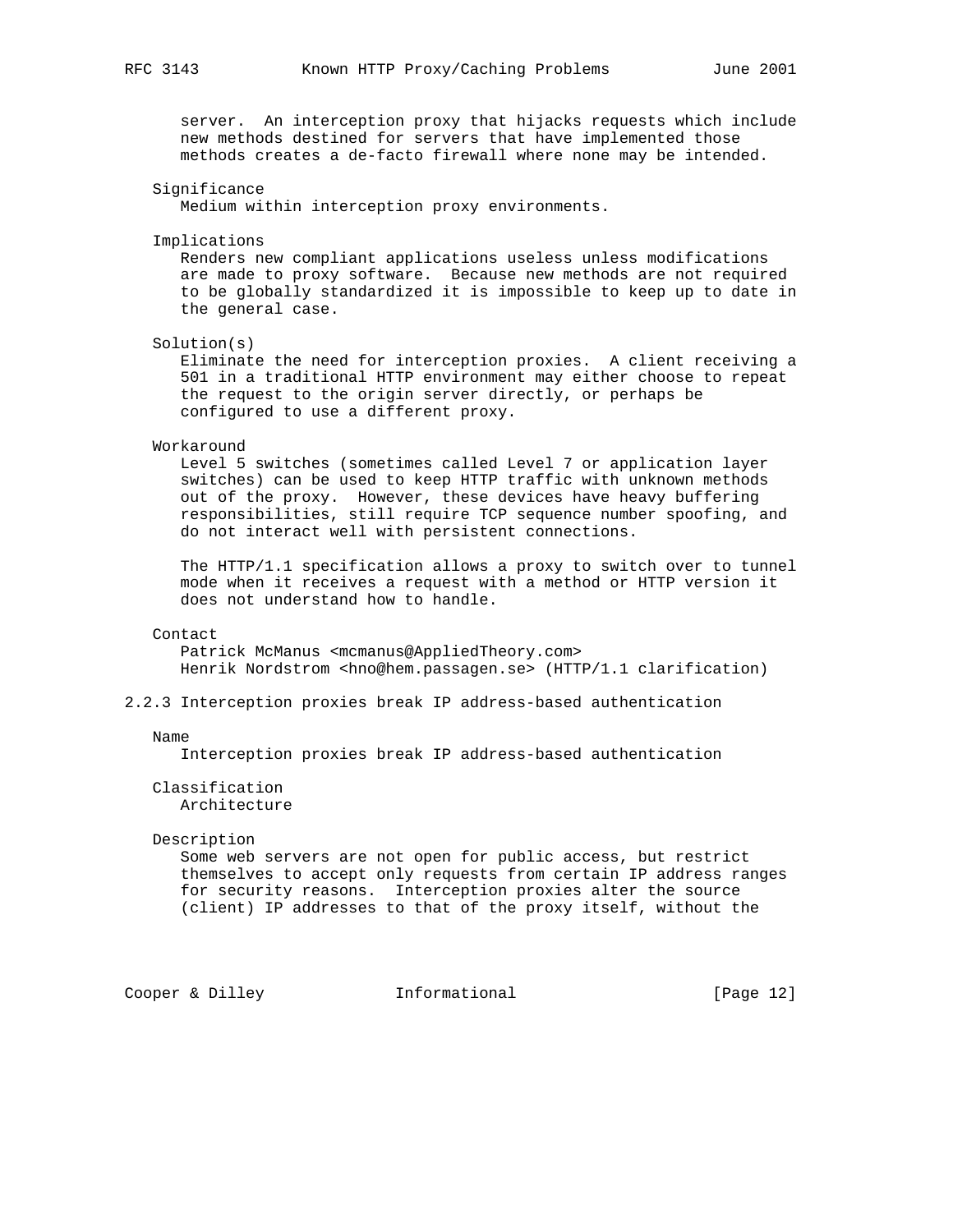knowledge of the client/user. This breaks such authentication mechanisms and prohibits otherwise allowed clients access to the servers. Significance Medium Implications Creates end user confusion and frustration. Indications Users may start to see refused connections to servers after interception proxies are deployed. Solution(s) Use user-based authentication instead of (IP) address-based authentication. Workaround Using IP filters at the intercepting device (L4 switch) and bypass all requests to such servers concerned. Contact Keith K. Chau <keithc@unitechnetworks.com> 2.2.4 Caching proxy peer selection in heterogeneous networks Name Caching proxy peer selection in heterogeneous networks Classification Architecture Description ICP[4] based caching proxy peer selection in networks with large variance in latency and bandwidth between peers can lead to non optimal peer selection. For example take Proxy C with two siblings, Sib1 and Sib2, and the following network topology (summarized). \* Cache C's link to Sib1, 2 Mbit/sec with 300 msec latency \* Cache C's link to Sib2, 64 Kbit/sec with 10 msec latency. ICP[4] does not work well in this context. If a user submits a request to Proxy C for page P that results in a miss, C will send an ICP request to Sib1 and Sib2. Assume both siblings have the

Cooper & Dilley **Informational** [Page 13]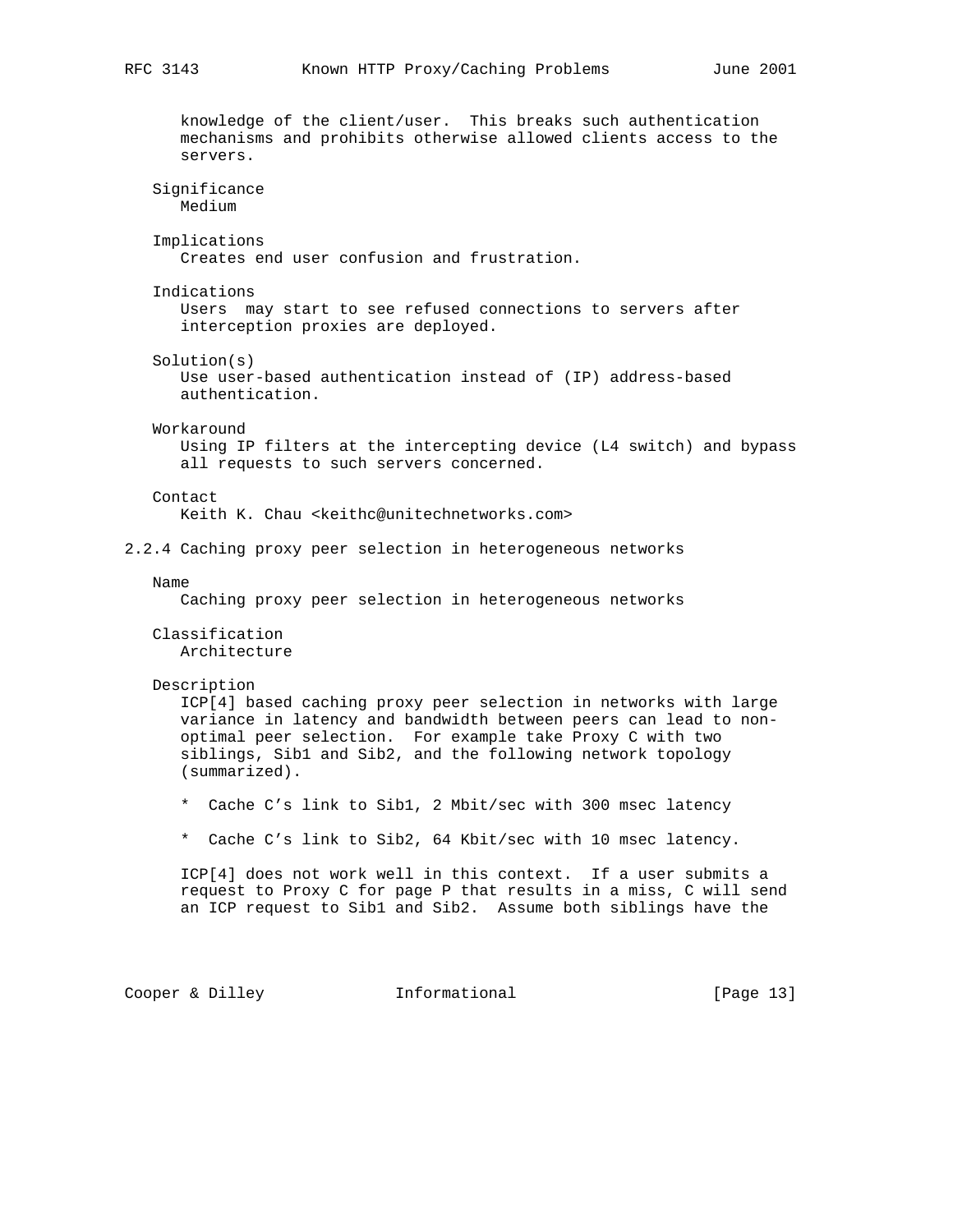requested object P. The ICP\_HIT reply will always come from Sib2 before Sib1. However, it is clear that the retrieval of large objects will be faster from Sib1, rather than Sib2.

 The problem is more complex because Sib1 and Sib2 can't have a 100% hit ratio. With a hit rate of 10%, it is more efficient to use Sib1 with resources larger than 48K. The best choice depends on at least the hit rate and link characteristics; maybe other parameters as well.

## Significance

Medium

#### Implications

 By using the first peer to respond, peer selection algorithms are not optimizing retrieval latency to end users. Furthermore they are causing more work for the high-latency peer since it must respond to such requests but will never be chosen to serve content if the lower latency peer has a copy.

#### Indications

 Inherent in design of ICP v1, ICP v2, and any cache mesh protocol that selects peers based upon first response.

 This problem is not exhibited by cache digest or other protocols which (attempt to) maintain knowledge of peer contents and only hit peers that are believed to have a copy of the requested page.

#### Solution(s)

This problem is architectural with the peer selection protocols.

#### Workaround

 Cache mesh design when using such a protocol should be done in such a way that there is not a high latency variance among peers. In the example presented in the above description the high latency high bandwidth peer could be used as a parent, but should not be used as a sibling.

#### Contact

 Ivan Lovric <ivan.lovric@cnet.francetelecom.fr> John Dilley <jad@akamai.com>

Cooper & Dilley **Informational** [Page 14]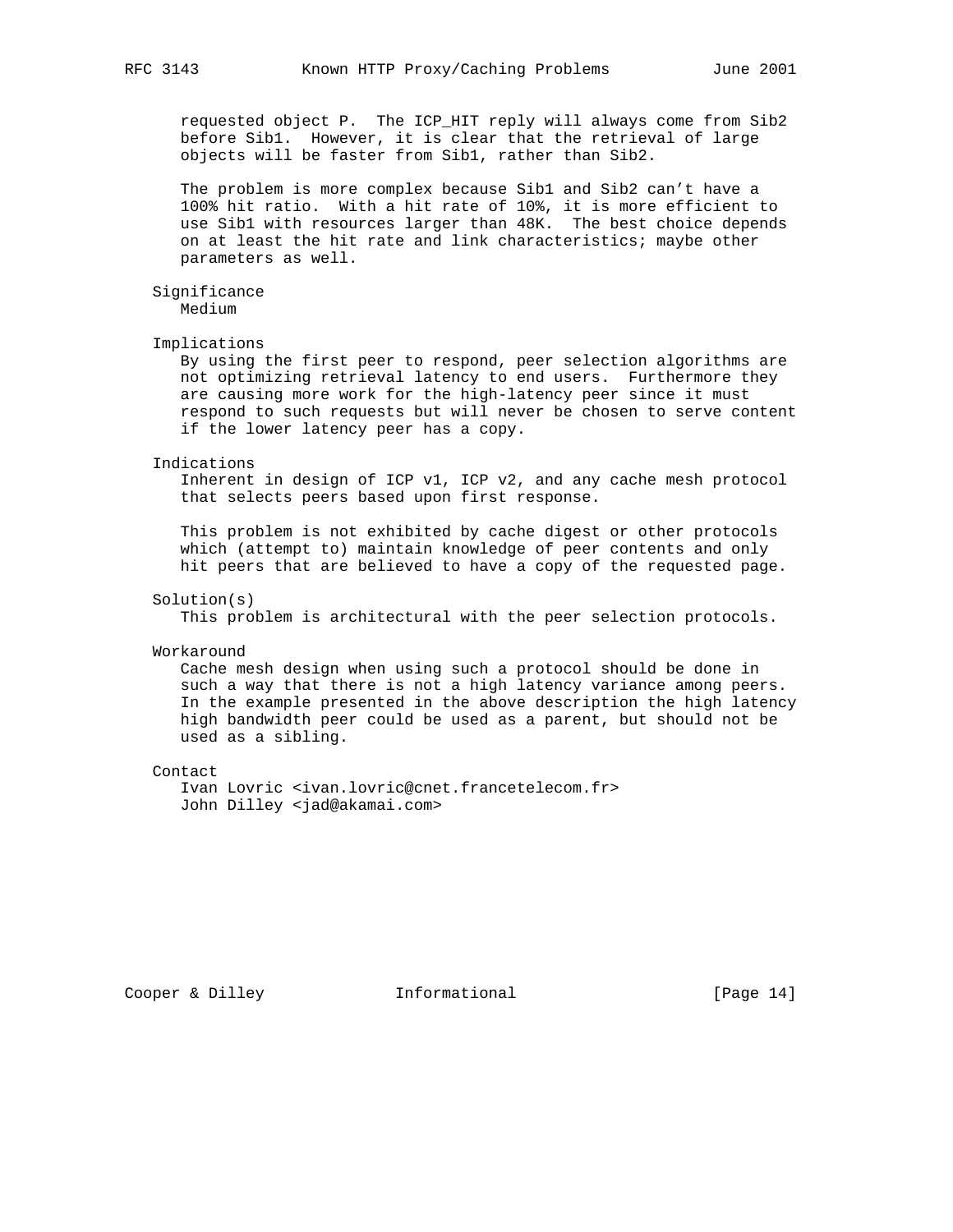## 2.2.5 ICP Performance

#### Name

ICP performance

 Classification Architecture(ICP), Performance

#### Description

 $ICP[4]$  exhibits  $O(n^2)$  scaling properties, where n is the number of participating peer proxies. This can lead ICP traffic to dominate HTTP traffic within a network.

 Significance Medium

## Implications

 If a proxy has many ICP peers the bandwidth demand of ICP can be excessive. System managers must carefully regulate ICP peering. ICP also leads proxies to become homogeneous in what they serve; if your proxy does not have a document it is unlikely your peers will have it either. Therefore, ICP traffic requests are largely unable to locate a local copy of an object (see [6]).

## Indications

Inherent in design of ICP v1, ICP v2.

Solution(s)

 This problem is architectural - protocol redesign or replacement is required to solve it if ICP is to continue to be used.

#### Workaround

 Implementation workarounds exist, for example to turn off use of ICP, to carefully regulate peering, or to use another mechanism if available, such as cache digests. A cache digest protocol shares a summary of cache contents using a Bloom Filter technique. This allows a cache to estimate whether a peer has a document. Filters are updated regularly but are not always up-to-date so cannot help when a spike in popularity occurs. They also increase traffic but not as much as ICP.

 Proxy clustering protocols organize proxies into a mesh provide another alternative solution. There is ongoing research on this topic.

## Contact

John Dilley <jad@akamai.com>

Cooper & Dilley **Informational** [Page 15]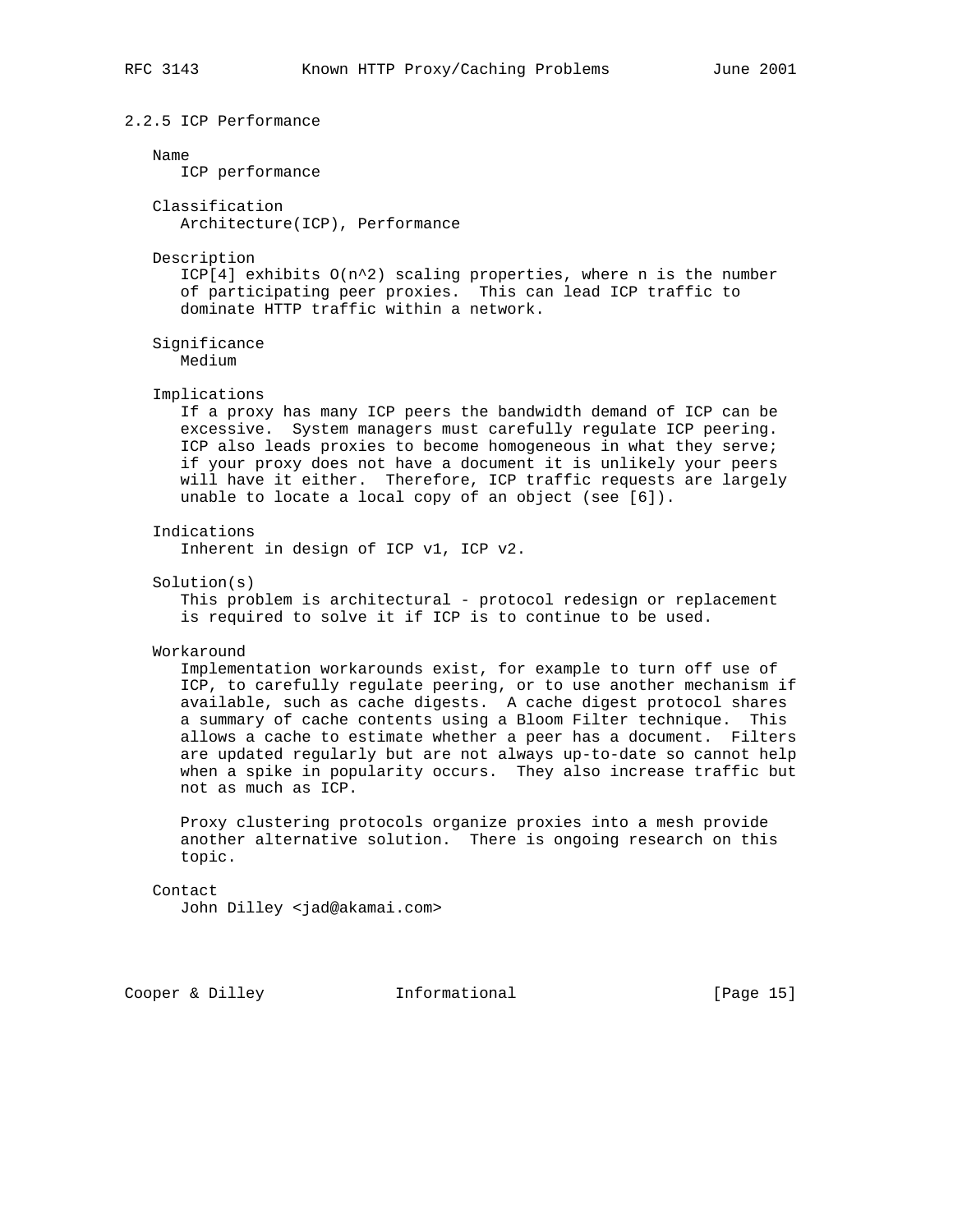2.2.6 Caching proxy meshes can break HTTP serialization of content

#### Name

Caching proxy meshes can break HTTP serialization of content

 Classification Architecture (HTTP protocol)

#### Description

 A caching proxy mesh where a request may travel different paths, depending on the state of the mesh and associated caches, can break HTTP content serialization, possibly causing the end user to receive older content than seen on an earlier request, where the request traversed another path in the mesh.

Significance

Medium

#### Implications

 Can cause end user confusion. May in some situations (sibling cache hit, object has changed state from cacheable to uncacheable) be close to impossible to get the caches properly updated with the new content.

#### Indications

 Older content is unexpectedly returned from a caching proxy mesh after some time.

## Solutions(s)

 Work with caching proxy vendors and researchers to find a suitable protocol for maintaining proxy relations and object state in a mesh.

## Workaround

 When designing a hierarchy/mesh, make sure that for each end user/URL combination there is only one single path in the mesh during normal operation.

## Contact

Henrik Nordstrom <hno@hem.passagen.se>

Cooper & Dilley **Informational** [Page 16]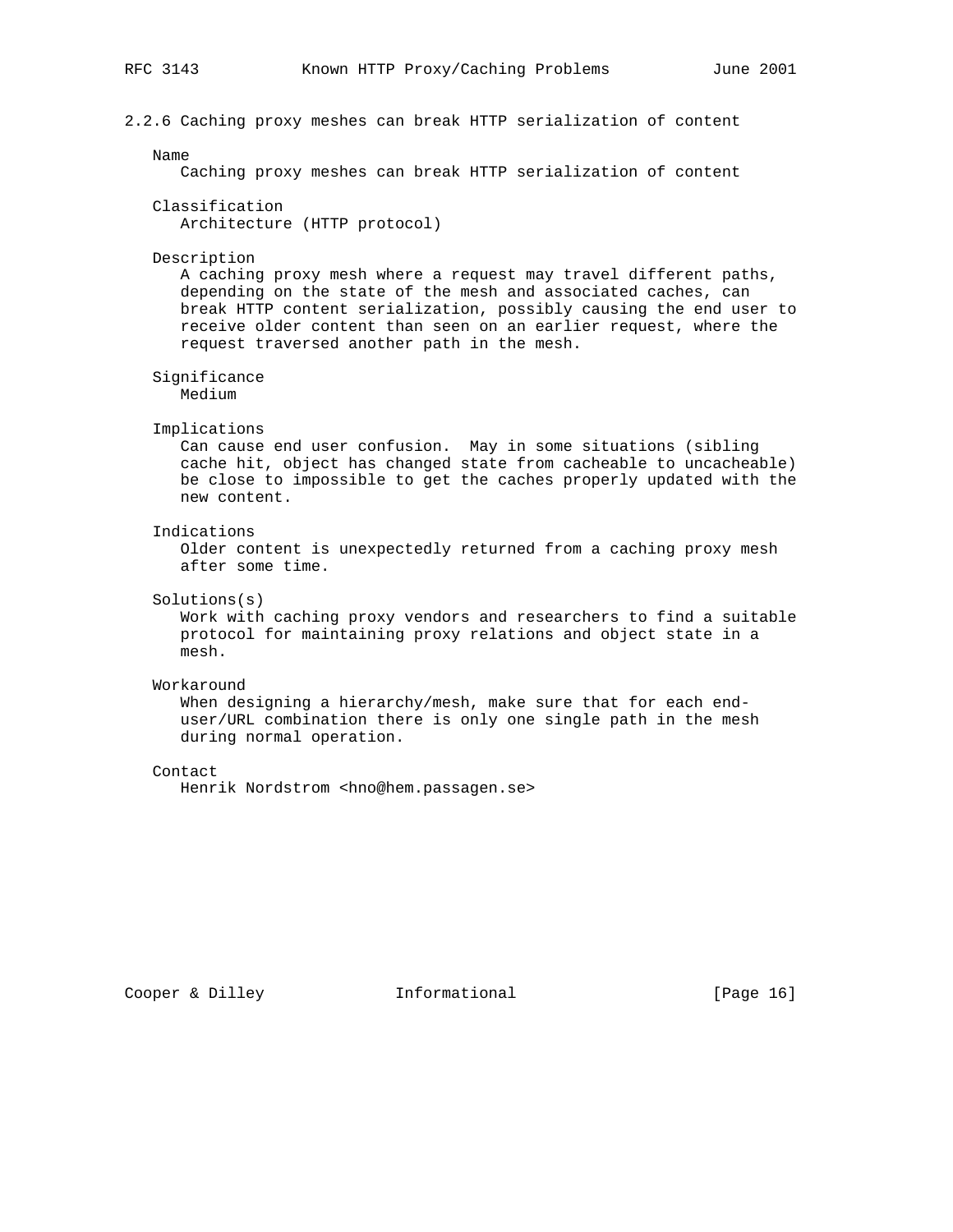# 2.3 Known Implementation Problems 2.3.1 User agent/proxy failover Name User agent/proxy failover Classification Implementation Description Failover between proxies at the user agent (using a proxy.pac[8] file) is erratic and no standard behavior is defined. Additionally, behavior is hard-coded into the browser, so that proxy administrators cannot use failover at the user agent effectively. Significance Medium Implications Architects are forced to implement failover at the proxy itself, when it may be more appropriate and economical to do it within the user agent. Indications If a browser detects that its primary proxy is down, it will wait n minutes before trying the next one it is configured to use. It will then wait y minutes before asking the user if they'd like to try the original proxy again. This is very confusing for end users. Solution(s) Work with browser vendors to establish standard extensions to JavaScript proxy.pac libraries that will allow configuration of these timeouts. Workaround User education; redundancy at the proxy level. Contact

Mark Nottingham <mnot@mnot.net>

Cooper & Dilley **Informational** [Page 17]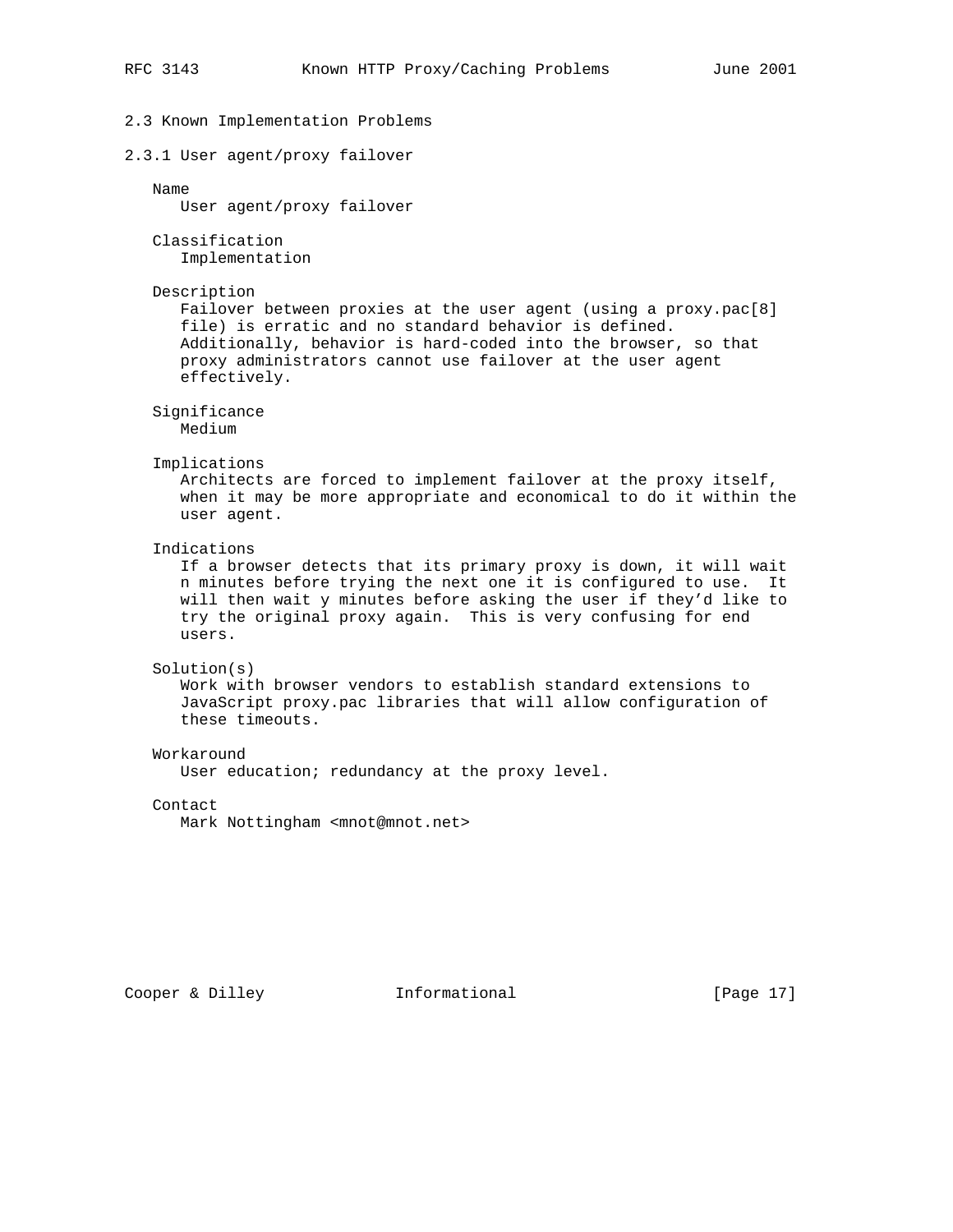2.3.2 Some servers send bad Content-Length headers for files that contain CR

#### Name

 Some servers send bad Content-Length headers for files that contain CR

 Classification Implementation

#### Description

 Certain web servers send a Content-length value that is larger than number of bytes in the HTTP message body. This happens when the server strips off CR characters from text files with lines terminated with CRLF as the file is written to the client. The server probably uses the stat() system call to get the file size for the Content-Length header. Servers that exhibit this behavior include the GN Web server (version 2.14 at least).

#### Significance

 Low. Surveys indicate only a small number of sites run faulty servers.

## Implications

 In this case, an HTTP client (e.g., user agent or proxy) may believe it received a partial response. HTTP/1.1 [3] advises that caches MAY store partial responses.

## Indications

 Count the number of bytes in the message body and compare to the Content-length value. If they differ the server exhibits this problem.

## Solutions

Upgrade or replace the buggy server.

#### Workaround

 Some browsers and proxies use one TCP connection per object and ignore the Content-Length. The document end of file is identified by the close of the TCP socket.

#### Contact

Duane Wessels <wessels@measurement-factory.com>

#### 3. Security Considerations

 This memo does not raise security considerations in itself. See the individual submissions for details of security concerns and issues.

## Cooper & Dilley **Informational** [Page 18]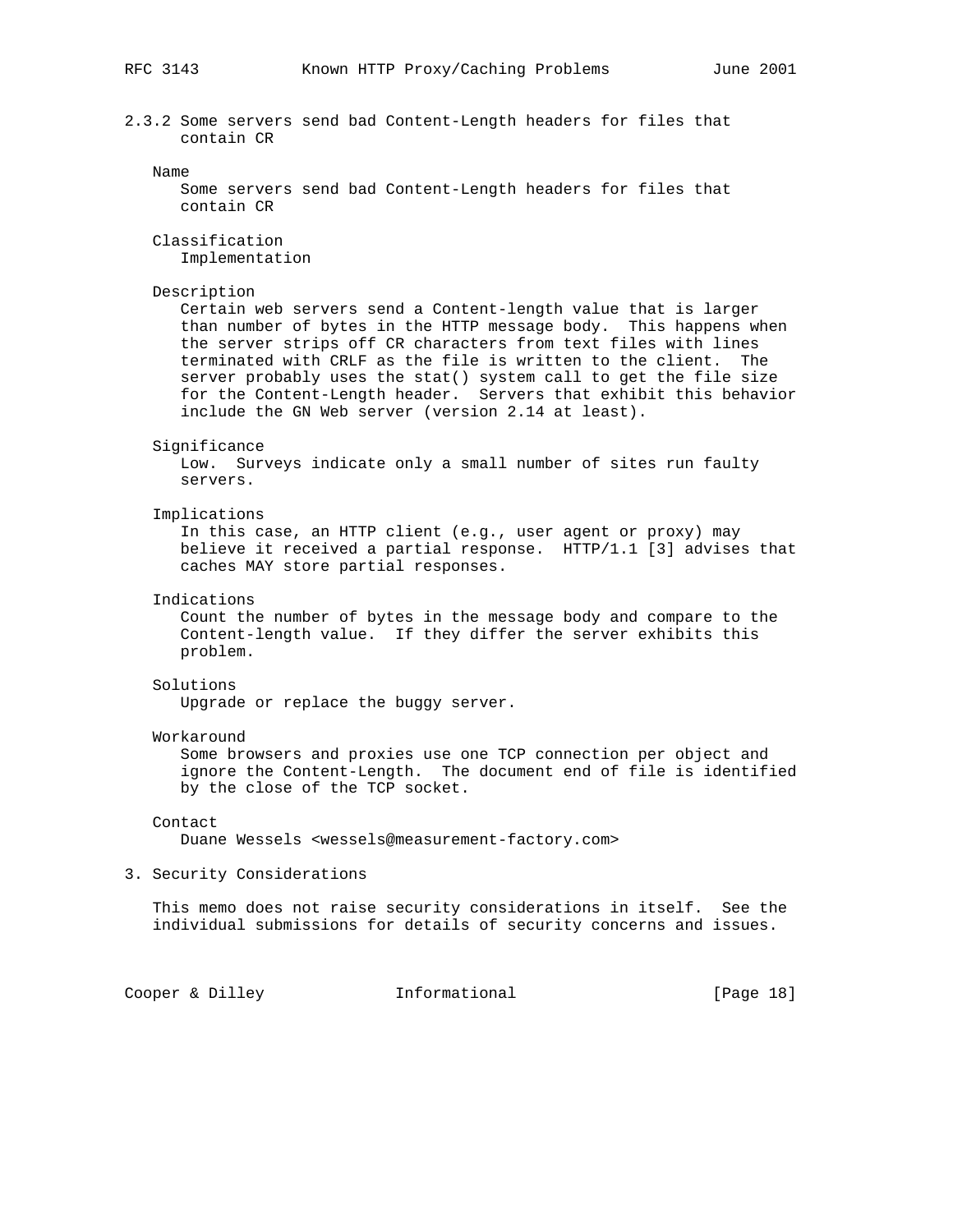References

- [1] Paxson, V., Allman, M., Dawson, S., Fenner, W., Griner, J., Heavens, I., Lahey, K., Semke, J. and B. Volz, "Known TCP Implementation Problems", RFC 2525, March 1999.
- [2] Cooper, I., Melve, I. and G. Tomlinson, "Internet Web Replication and Caching Taxonomy", RFC 3040, January 2001.
- [3] Fielding, R., Gettys, J., Mogul, J., Frystyk, H., Masinter, L., Leach, P. and T. Berners-Lee, "Hypertext Transfer Protocol -- HTTP/1.1", RFC 2616, June 1999.
- [4] Wessels, D. and K. Claffy, "Internet Cache Protocol (ICP), Version 2", RFC 2186, September 1997.
- [5] Davison, B., "Web Traffic Logs: An Imperfect Resource for Evaluation", in Proceedings of the Ninth Annual Conference of the Internet Society (INET'99), July 1999.
	- [6] Melve, I., "Relation Analysis, Cache Meshes", in Proceedings of the 3rd International WWW Caching Workshop, June 1998, <http://wwwcache.ja.net/events/workshop/29/magicnumber.html>.
	- [7] Krishnamurthy, B. and M. Arlett, "PRO-COW: Protocol Compliance on the Web", AT&T Labs Technical Report #990803-05-TM, August 1999, <http://www.research.att.com/˜bala/papers/procow-1.ps.gz>.
	- [8] Netscape, Inc., "Navigator Proxy Auto-Config File Format", March 1996, http://home.netscape.com/eng/mozilla/2.0/relnotes/demo/proxy live.html
	- [9] Mogul, J., Krishnamurthy, B., Douglis, F., Feldmann, A., Goland, Y., van Hoff, A. and D. Hellerstein, "HTTP Delta in HTTP", Work in Progress.

Cooper & Dilley **Informational** [Page 19]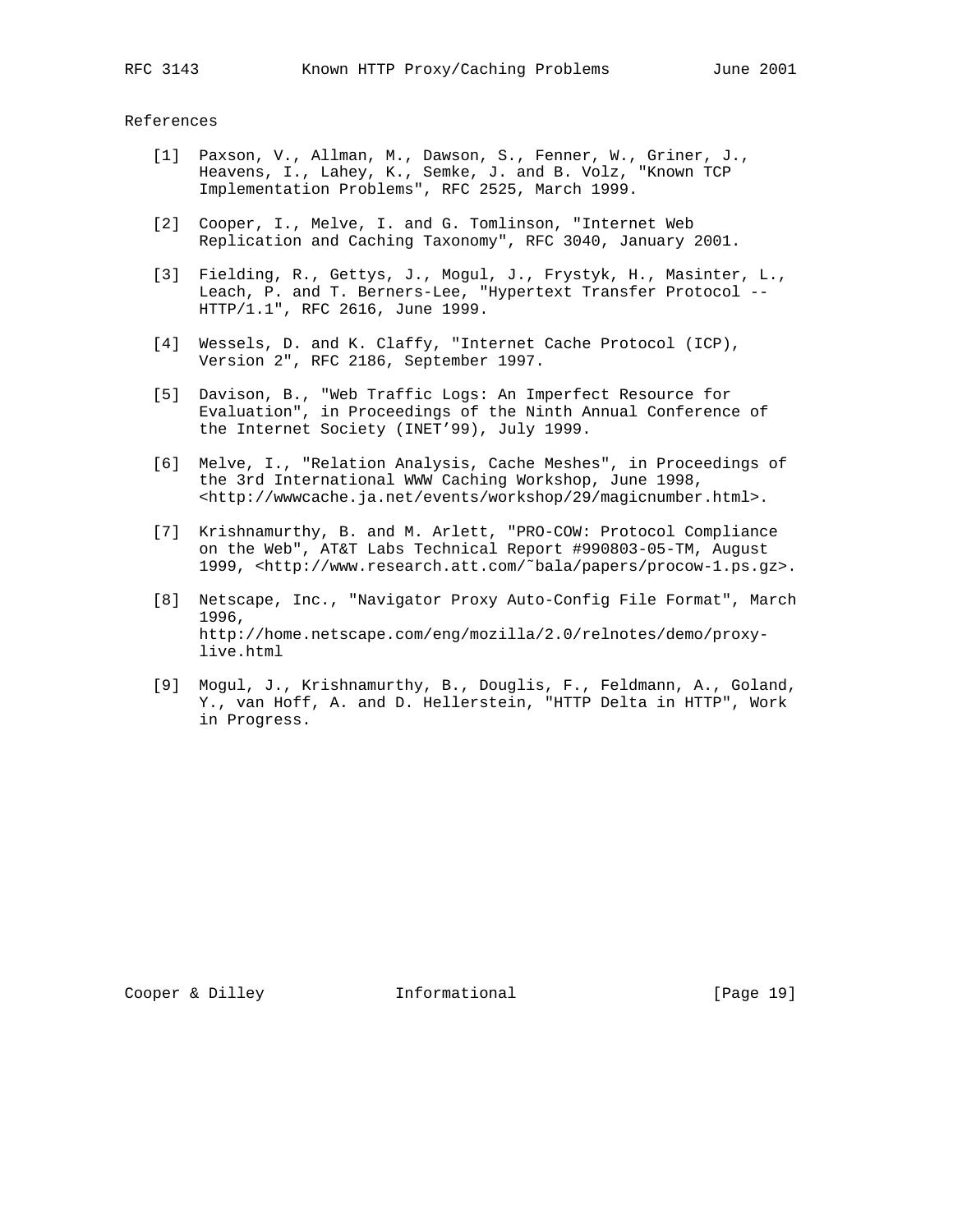Authors' Addresses

 Ian Cooper Equinix, Inc. 2450 Bayshore Parkway Mountain View, CA 94043 USA

 Phone: +1 650 316 6065 EMail: icooper@equinix.com

 John Dilley Akamai Technologies, Inc. 1400 Fashion Island Blvd Suite 703 San Mateo, CA 94404 USA

 Phone: +1 650 627 5244 EMail: jad@akamai.com

Cooper & Dilley **Informational** [Page 20]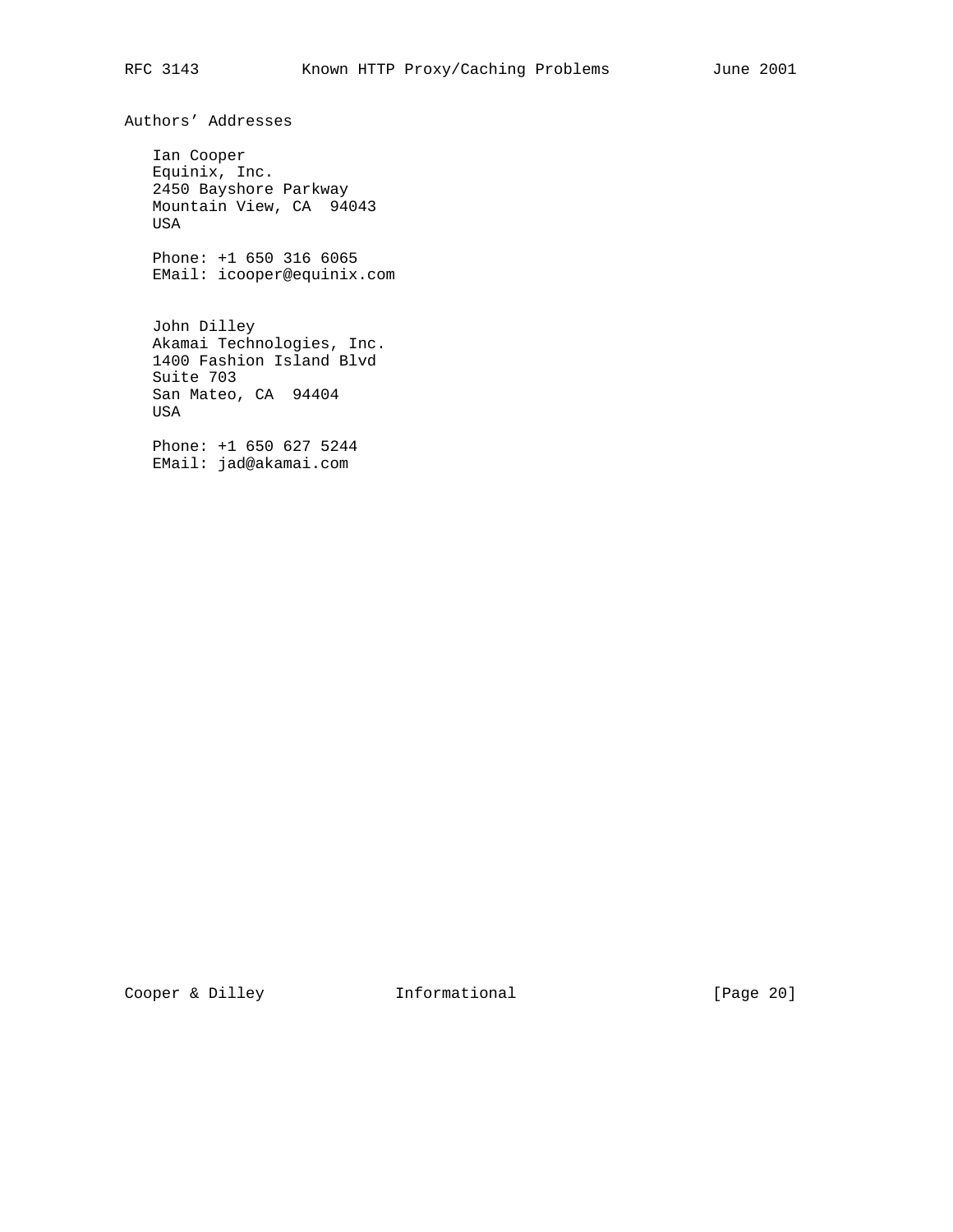Appendix A. Archived Known Problems

 The following sub-sections are an archive of problems identified in the initial production of this memo. These are typically problems requiring further work/research, or user education. They are included here for reference purposes only.

## A.1 Architectural

A.1.1 Cannot specify multiple URIs for replicated resources

Name

Cannot specify multiple URIs for replicated resources

 Classification Architecture

## Description

 There is no way to specify that multiple URIs may be used for a single resource, one for each replica of the resource. Similarly, there is no way to say that some set of proxies (each identified by a URI) may be used to resolve a URI.

 Significance Medium

Implications

 Forces users to understand the replication model and mechanism. Makes it difficult to create a replication framework without protocol support for replication and naming.

Indications

Inherent in HTTP/1.0, HTTP/1.1.

Solution(s)

Architectural - protocol design is necessary.

Workaround

 Replication mechanisms force users to locate a replica or mirror site for replicated content.

## Contact

Daniel LaLiberte <liberte@w3.org>

Cooper & Dilley **Informational** [Page 21]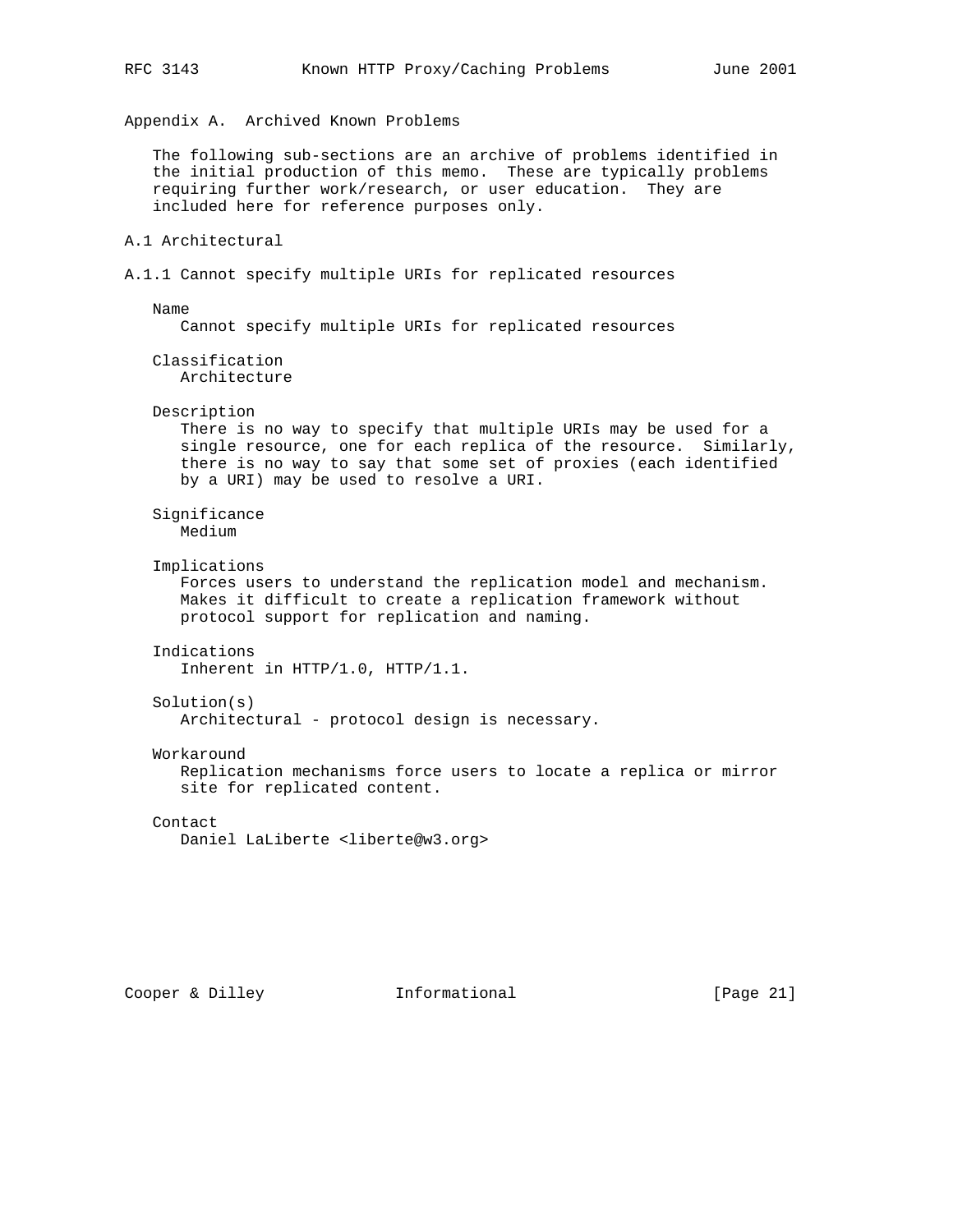## A.1.2 Replica distance is unknown

Name

Replica distance is unknown

 Classification Architecture

Description

 There is no recommended way to find out which of several servers or proxies is closer either to the requesting client or to another machine, either geographically or in the network topology.

 Significance Medium

Implications

 Clients must guess which replica is closer to them when requesting a copy of a document that may be served from multiple locations. Users must know the set of servers that can serve a particular object. This in general is hard to determine and maintain. Users must understand network topology in order to choose the closest copy. Note that the closest copy is not always the one that will result in quickest service. A nearby but heavily loaded server may be slower than a more distant but lightly loaded server.

Indications

Inherent in HTTP/1.0, HTTP/1.1.

Solution(s)

 Architectural - protocol work is necessary. This is a specific instance of a general problem in widely distributed systems. A general solution is unlikely, however a specific solution in the web context is possible.

Workaround

 Servers can (many do) provide location hints in a replica selection web page. Users choose one based upon their location. Users can learn which replica server gives them best performance. Note that the closest replica geographically is not necessarily the closest in terms of network topology. Expecting users to understand network topology is unreasonable.

Contact

Daniel LaLiberte <liberte@w3.org>

Cooper & Dilley **Informational** [Page 22]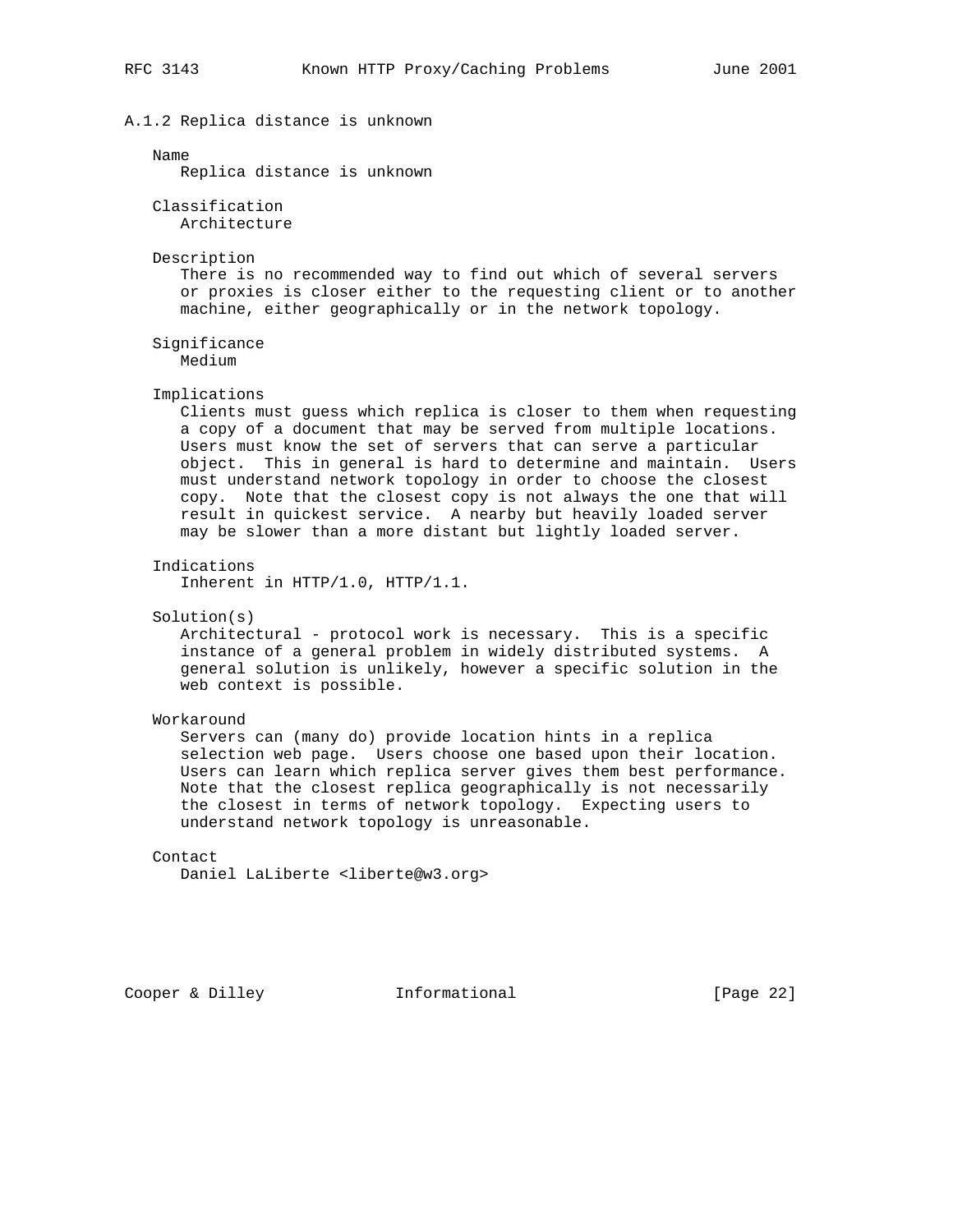```
A.1.3 Proxy resource location
   Name
      Proxy resource location
    Classification
      Architecture
    Description
       There is no way for a client or server (including another proxy)
       to inform a proxy of an alternate address (perhaps including the
       proxy to use to reach that address) to use to fetch a resource.
       If the client does not trust where the redirected resource came
       from, it may need to validate it or validate where it came from.
    Significance
      Medium
    Implications
       Proxies have no systematic way to locate resources within other
       proxies or origin servers. This makes it more difficult to share
       information among proxies. Information sharing would improve
       global efficiency.
    Indications
       Inherent in HTTP/1.0, HTTP/1.1.
    Solution(s)
       Architectural - protocol design is necessary.
    Workaround
       Certain proxies share location hints in the form of summary
       digests of their contents (e.g., Squid). Certain proxy protocols
       enable a proxy query another for its contents (e.g., ICP). (See
       however "ICP Performance" issue (Section 2.2.5).)
    Contact
       Daniel LaLiberte <liberte@w3.org>
A.2 Implementation
A.2.1 Use of Cache-Control headers
   Name
      Use of Cache-Control headers
   Classification
       Implementation
```
Cooper & Dilley **Informational** [Page 23]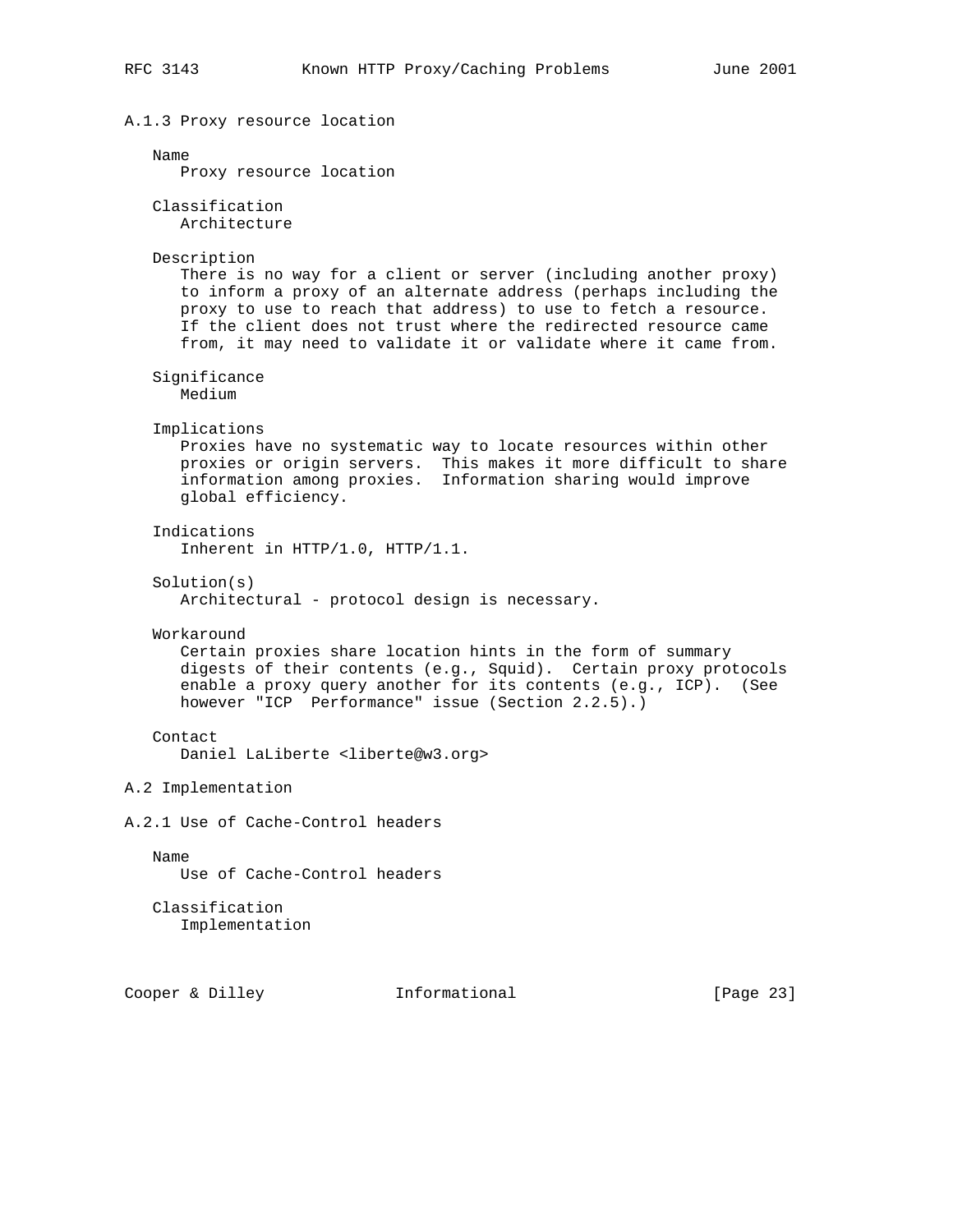```
 Description
       Many (if not most) implementations incorrectly interpret Cache-
       Control response headers.
    Significance
      High
    Implications
       Cache-Control headers will be spurned by end users if there are
       conflicting or non-standard implementations.
    Indications
 -
    Solution(s)
       Work with vendors and others to assure proper application
    Workaround
      None.
    Contact
       Mark Nottingham <mnot@mnot.net>
A.2.2 Lack of HTTP/1.1 compliance for caching proxies
    Name
      Lack of HTTP/1.1 compliance for caching proxies
    Classification
       Implementation
    Description
       Although performance benchmarking of caches is starting to be
       explored, protocol compliance is just as important.
    Significance
       High
    Implications
       Caching proxy vendors implement their interpretation of the
       specification; because the specification is very large, sometimes
       vague and ambiguous, this can lead to inconsistent behavior
       between caching proxies.
       Caching proxies need to comply to the specification (or the
       specification needs to change).
```
Cooper & Dilley **Informational** [Page 24]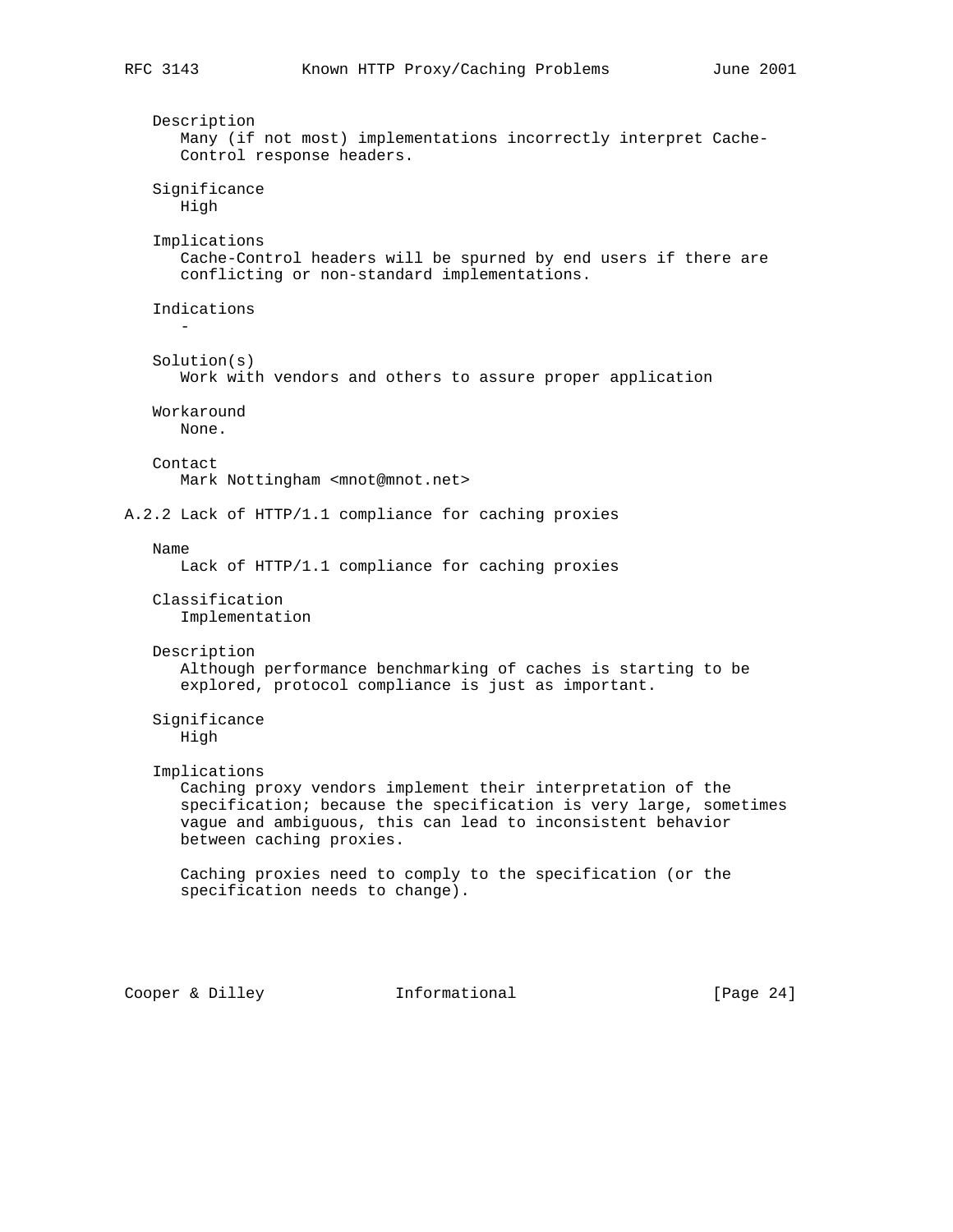## Indications

There is no currently known compliance test being used.

 There is work underway to quantify how closely servers comply with the current specification. A joint technical report between AT&T and HP Labs [7] describes the compliance testing. This report examines how well each of a set of top traffic-producing sites support certain HTTP/1.1 features.

 The Measurement Factory (formerly IRCache) is working to develop protocol compliance testing software. Running such a conformance test suite against caching proxy products would measure compliance and ultimately would help assure they comply to the specification.

#### Solution(s)

 Testing should commence and be reported in an open industry forum. Proxy implementations should conform to the specification.

#### Workaround

There is no workaround for non-compliance.

#### Contact

 Mark Nottingham <mnot@mnot.net> Duane Wessels <wessels@measurement-factory.com>

## A.2.3 ETag support

#### Name

ETag support

```
 Classification
   Implementation
```
#### Description

 Available caching proxies appear not to support ETag (strong) validation.

 Significance Medium

#### Implications

 Last-Modified/If-Modified-Since validation is inappropriate for many requirements, both because of its weakness and its use of dates. Lack of a usable, strong coherency protocol leads developers and end users not to trust caches.

## Indications

-

Cooper & Dilley **Informational** [Page 25]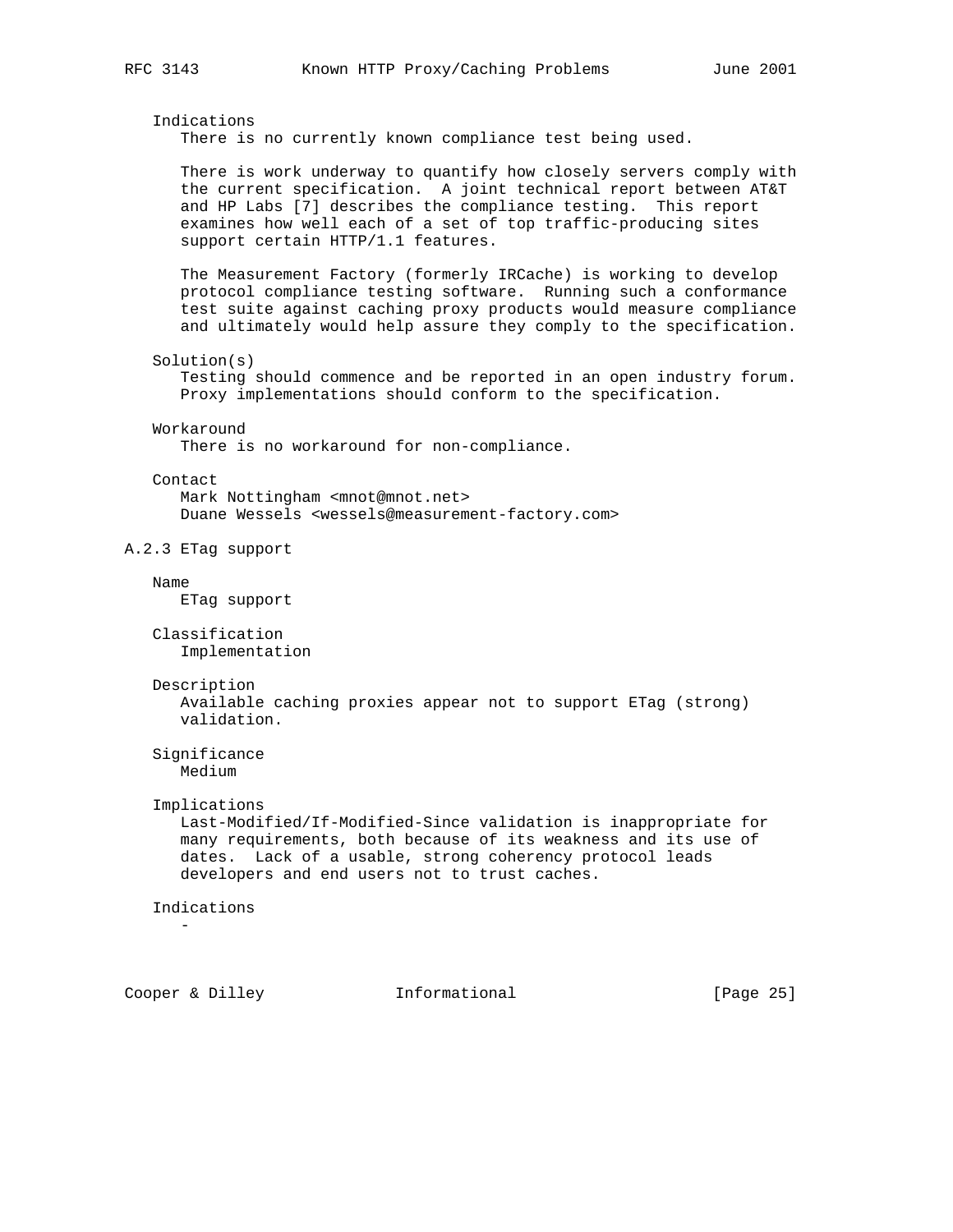Solution(s) Work with vendors to implement ETags; work for better validation protocols. Workaround Use Last-Modified/If-Modified-Since validation. Contact Mark Nottingham <mnot@mnot.net> A.2.4 Servers and content should be optimized for caching Name Servers and content should be optimized for caching Classification Implementation (Performance) Description Many web servers and much web content could be implemented to be more conducive to caching, reducing bandwidth demand and page load delay. Significance Medium Implications By making poor use of caches, origin servers encourage longer load times, greater load on caching proxies, and increased network demand. Indications The problem is most apparent for pages that have low or zero expires time, yet do not change. Solution(s) - Workaround Servers could start using unique object identifiers for write-only content: if an object changes it gets a new name, otherwise it is considered to be immutable and therefore have an infinite expire age. Certain hosting providers do this already. Contact Peter Danzig

Cooper & Dilley **Informational** [Page 26]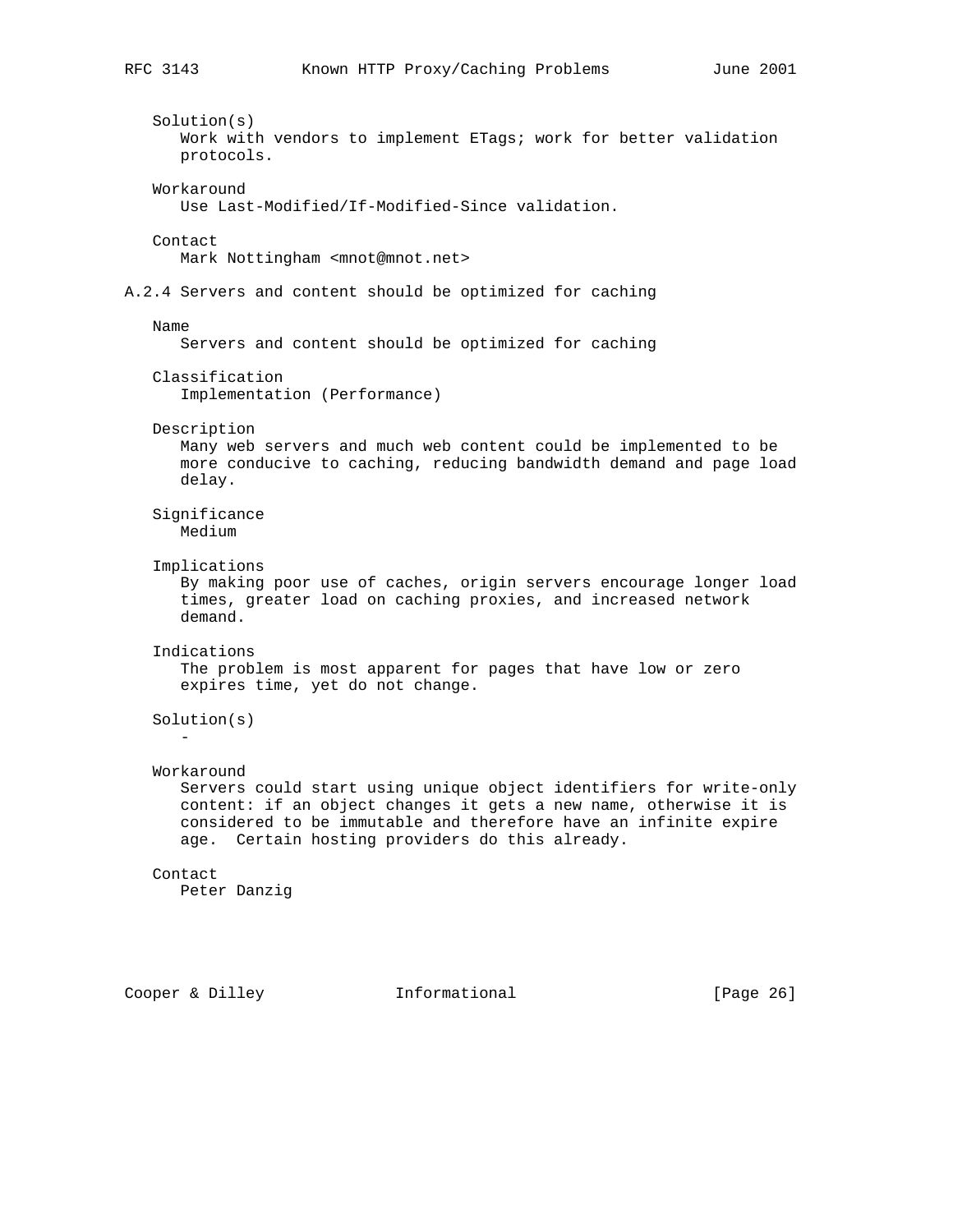```
A.3 Administration
A.3.1 Lack of fine-grained, standardized hierarchy controls
   Name
      Lack of fine-grained, standardized hierarchy controls
    Classification
      Administration
   Description
      There is no standard for instructing a proxy as to how it should
      resolve the parent to fetch a given object from. Implementations
       therefore vary greatly, and it can be difficult to make them
       interoperate correctly in a complex environment.
    Significance
      Medium
    Implications
       Complications in deployment of caches in a complex network
       (especially corporate networks)
    Indications
       Inability of some proxies to be configured to direct traffic based
       on domain name, reverse lookup IP address, raw IP address, in
       normal operation and in failover mode. Inability in some proxies
       to set a preferred parent / backup parent configuration.
    Solution(s)
 -
    Workaround
       Work with vendors to establish an acceptable configuration within
       the limits of their product; standardize on one product.
    Contact
      Mark Nottingham <mnot@mnot.net>
A.3.2 Proxy/Server exhaustive log format standard for analysis
   Name
      Proxy/Server exhaustive log format standard for analysis
    Classification
      Administration
Cooper & Dilley Informational [Page 27]
```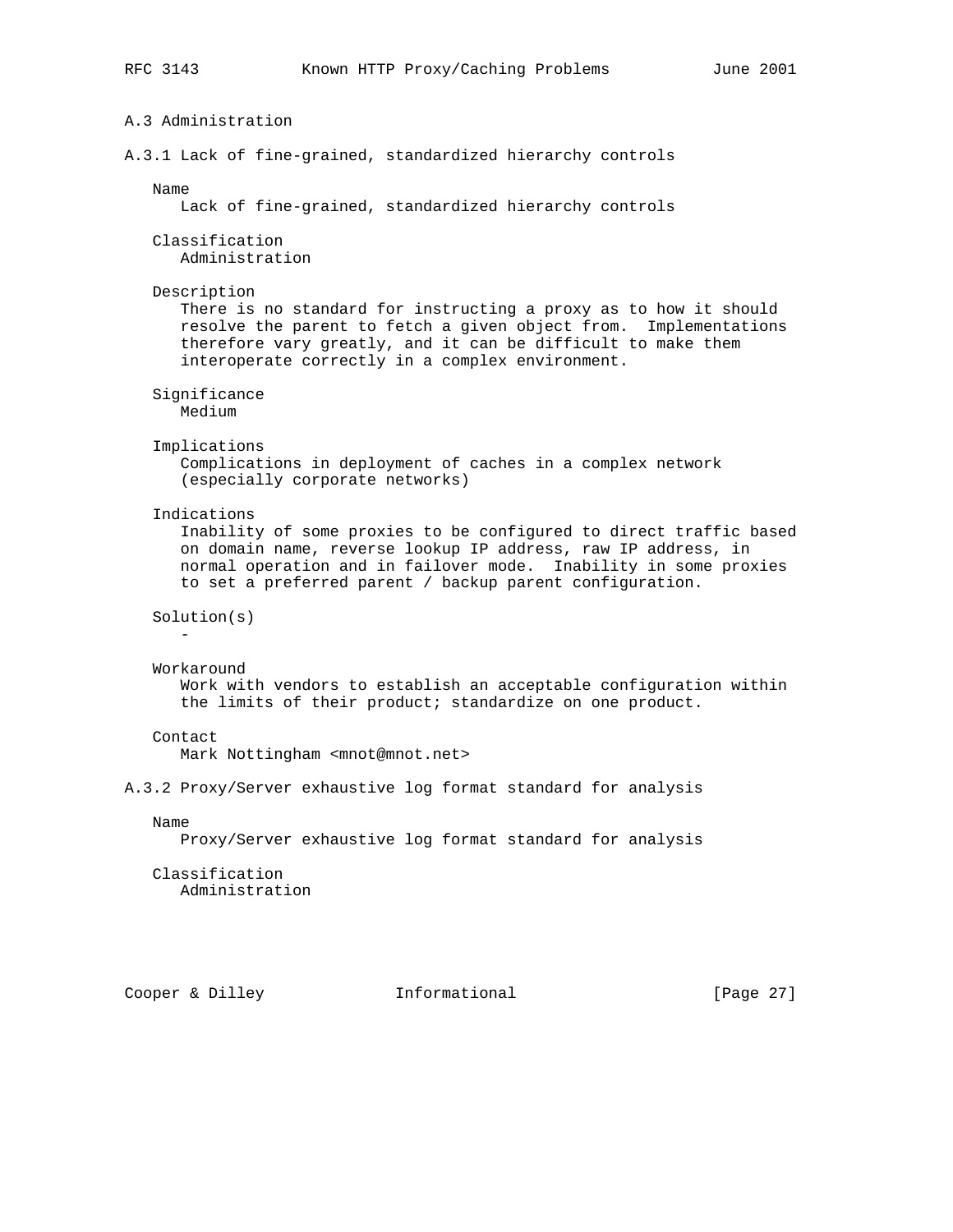```
 Description
       Most proxy or origin server logs used for characterization or
       evaluation do not provide sufficient detail to determine
       cacheability of responses.
    Significance
       Low (for operationality; high significance for research efforts)
    Implications
       Characterizations and simulations are based on non-representative
       workloads.
    See Also
      W3C Web Characterization Activity, since they are also concerned
       with collecting high quality logs and building characterizations
       from them.
    Indications
 -
    Solution(s)
       To properly clean and to accurately determine cacheability of
       responses, a complete log is required (including all request
       headers as well as all response headers such as "User-agent" [for
       removal of spiders] and "Expires", "max-age", "Set-cookie", "no-
       cache", etc.)
    Workaround
 -
   References
      See "Web Traffic Logs: An Imperfect Resource for Evaluation"[5]
       for some discussion of this.
    Contact
       Brian D. Davison <davison@acm.org>
       Terence Kelly <tpkelly@eecs.umich.edu>
A.3.3 Trace log timestamps
   Name
       Trace log timestamps
    Classification
      Administration
```
Cooper & Dilley **Informational** [Page 28]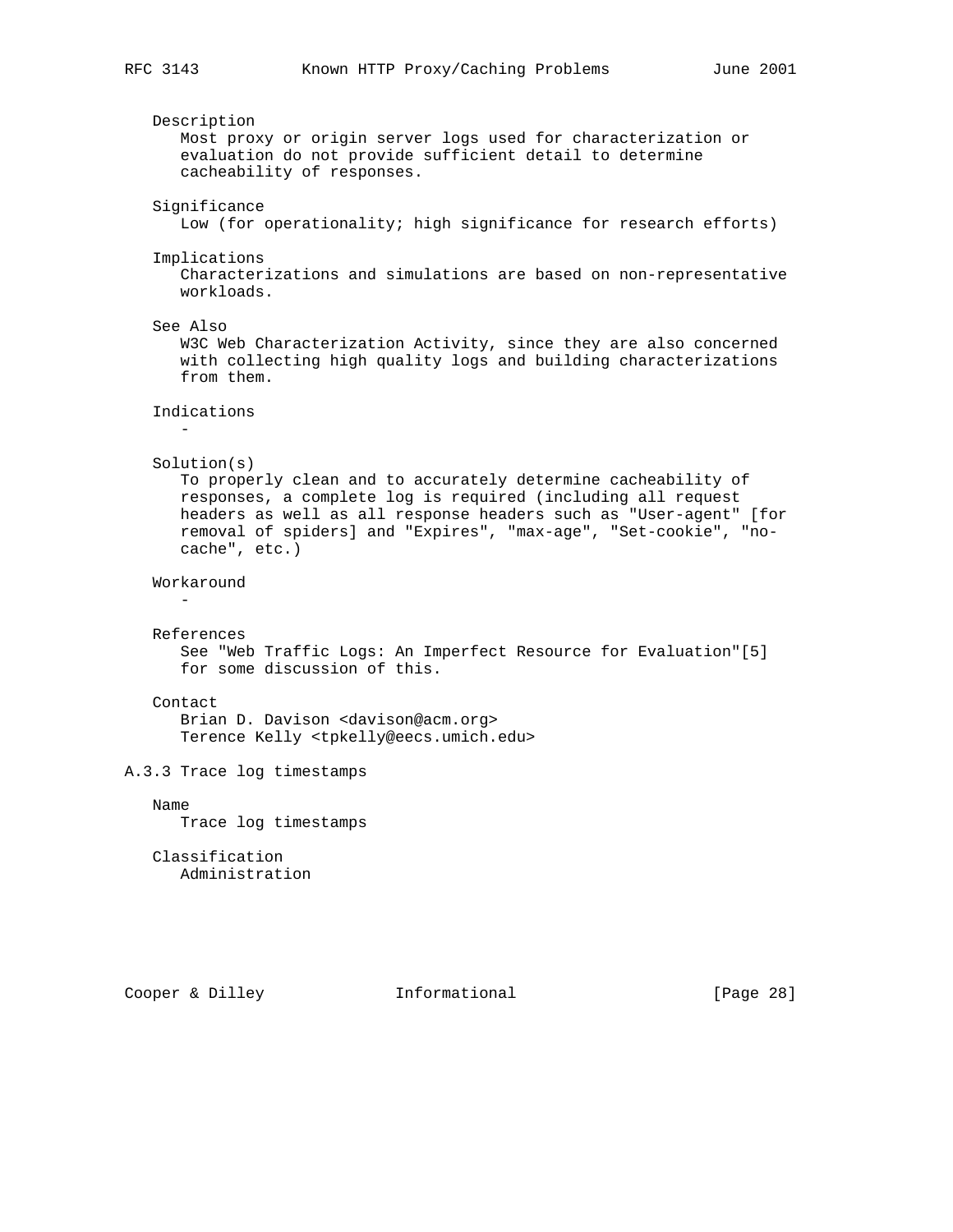```
 Description
       Some proxies/servers log requests without sufficient timing
       detail. Millisecond resolution is often too small to preserve
       request ordering and either the servers should record request
       reception time in addition to completion time, or elapsed time
       plus either one.
    Significance
       Low (for operationality; medium significance for research efforts)
    Implications
       Characterization and simulation fidelity is improved with accurate
       timing and ordering information. Since logs are generally written
       in order of request completion, these logs cannot be re-played
       without knowing request generation times and reordering
       accordingly.
    See Also
 -
    Indications
       Timestamps can be identical for multiple entries (when only
       millisecond resolution is used). Request orderings can be jumbled
       when clients open additional connections for embedded objects
       while still receiving the container object.
    Solution(s)
       Since request completion time is common (e.g., Squid), recommend
       continuing to use it (with microsecond resolution if possible)
       plus recording elapsed time since request reception.
    Workaround
 -
   References
      See "Web Traffic Logs: An Imperfect Resource for Evaluation"[5]
       for some discussion of this.
    Contact
       Brian D. Davison <davison@acm.org>
A.3.4 Exchange format for log summaries
   Name
       Exchange format for log summaries
    Classification
       Administration/Analysis?
```
Cooper & Dilley **Informational** [Page 29]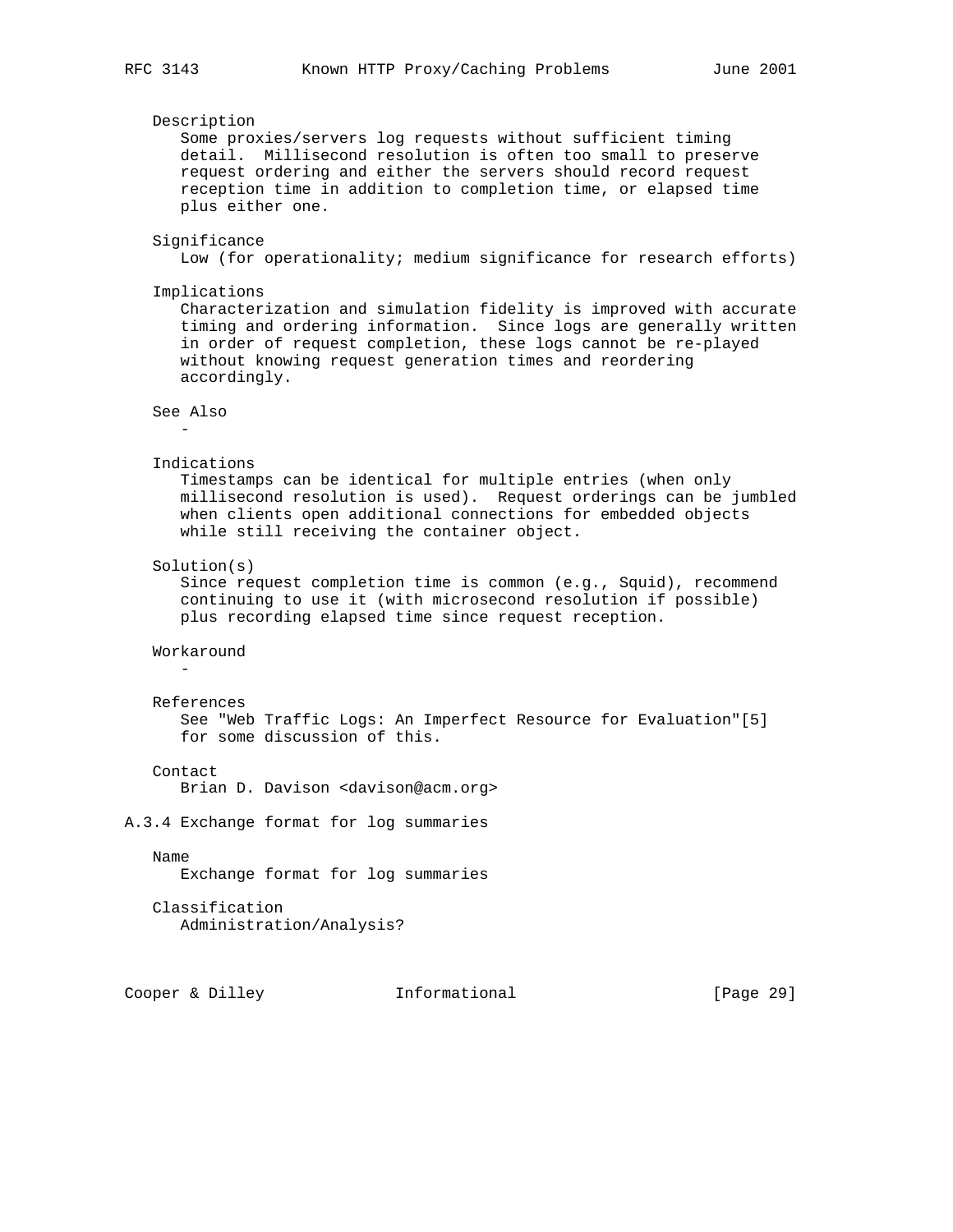## Description

 Although we have (more or less) a standard log file format for proxies (plain vanilla Common Logfile and Squid), there isn't a commonly accepted format for summaries of those log files. Summaries could be generated by the cache itself, or by post processing existing log file formats such as Squid's.

#### Significance

 High, since it means that each log file summarizing/analysis tool is essentially reinventing the wheel (un-necessary repetition of code), and the cost of processing a large number of large log files through a variety of analysis tools is (again for no good reason) excessive.

#### Implications

 In order to perform a meaningful analysis (e.g., to measure performance in relation to loading/configuration over time) the access logs from multiple busy caches, it's often necessary to run first one tool then another, each against the entire log file (or a significantly large subset of the log). With log files running into hundreds of MB even after compression (for a cache dealing with millions of transactions per day) this is a non-trivial task.

## See Also

 IP packet/header sniffing - it may be that individual transactions are at a level of granularity which simply isn't sensible to be attempting on extremely busy caches. There may also be legal implications in some countries, e.g., if this analysis identifies individuals.

## Indications

 Disks/memory full(!) Stats (using multiple programs) take too long to run. Stats crunching must be distributed out to multiple machines because of its high computational cost.

#### Solution(s)

 Have the proxy produce a standardized summary of its activity either automatically or via an external (e.g., third party) tool, in a commonly agreed format. The format could be something like XML or the Extended Common Logfile, but the format and contents are subjects for discussion. Ideally this approach would permit individual cache server products to supply subsets of the possible summary info, since it may not be feasible for all servers to provide all of the information which people would like to see.

Cooper & Dilley **Informational** [Page 30]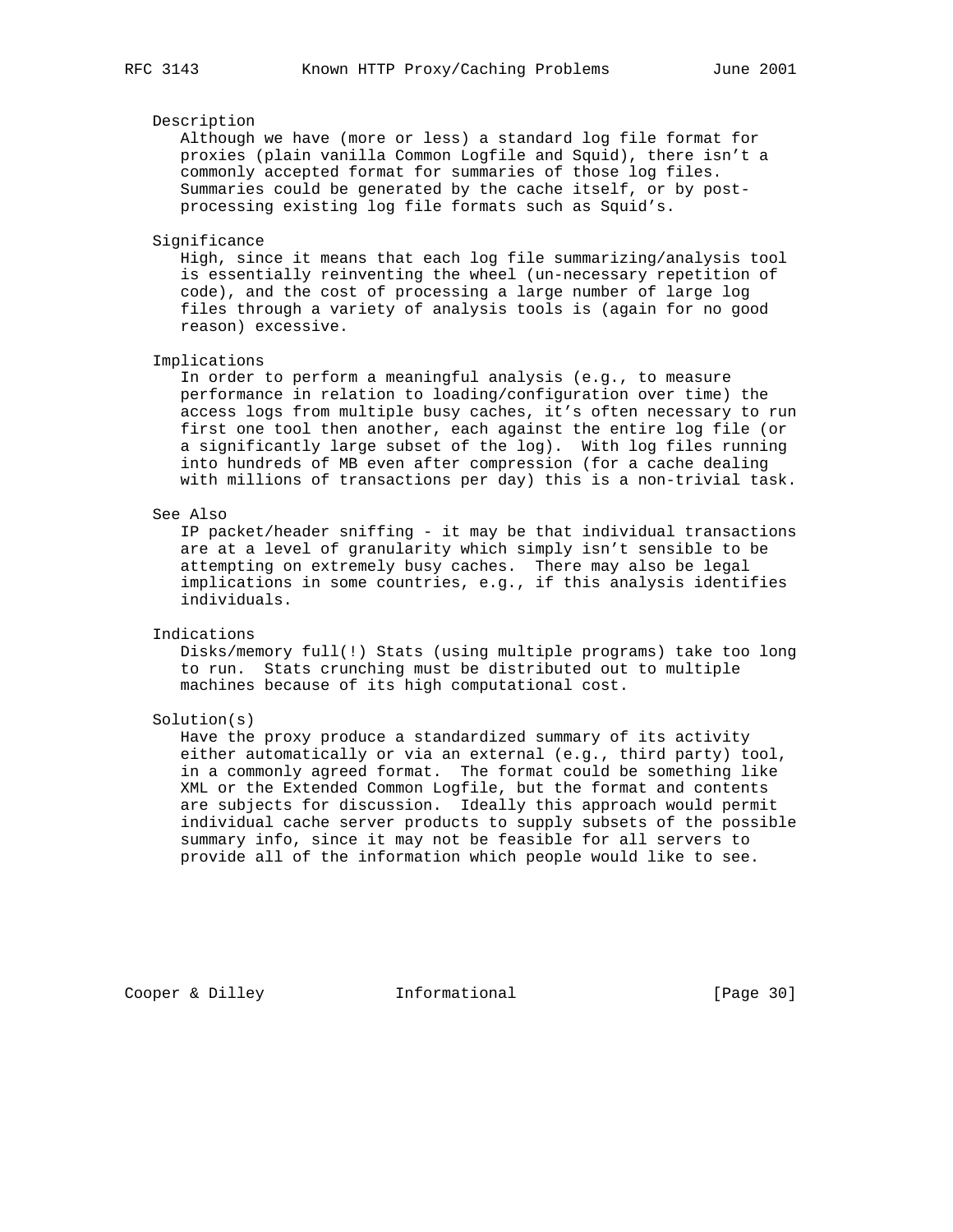## Workaround

 Devise a private summary format for your own personal use - but this complicates or even precludes the exchange of summary info with other interested parties.

References

 See the web pages for the commonly used cache stats analysis programs, e.g., Calamaris, squidtimes, squidclients, etc.

Contact

Martin Hamilton <martin@wwwcache.ja.net>

Cooper & Dilley **Informational** [Page 31]